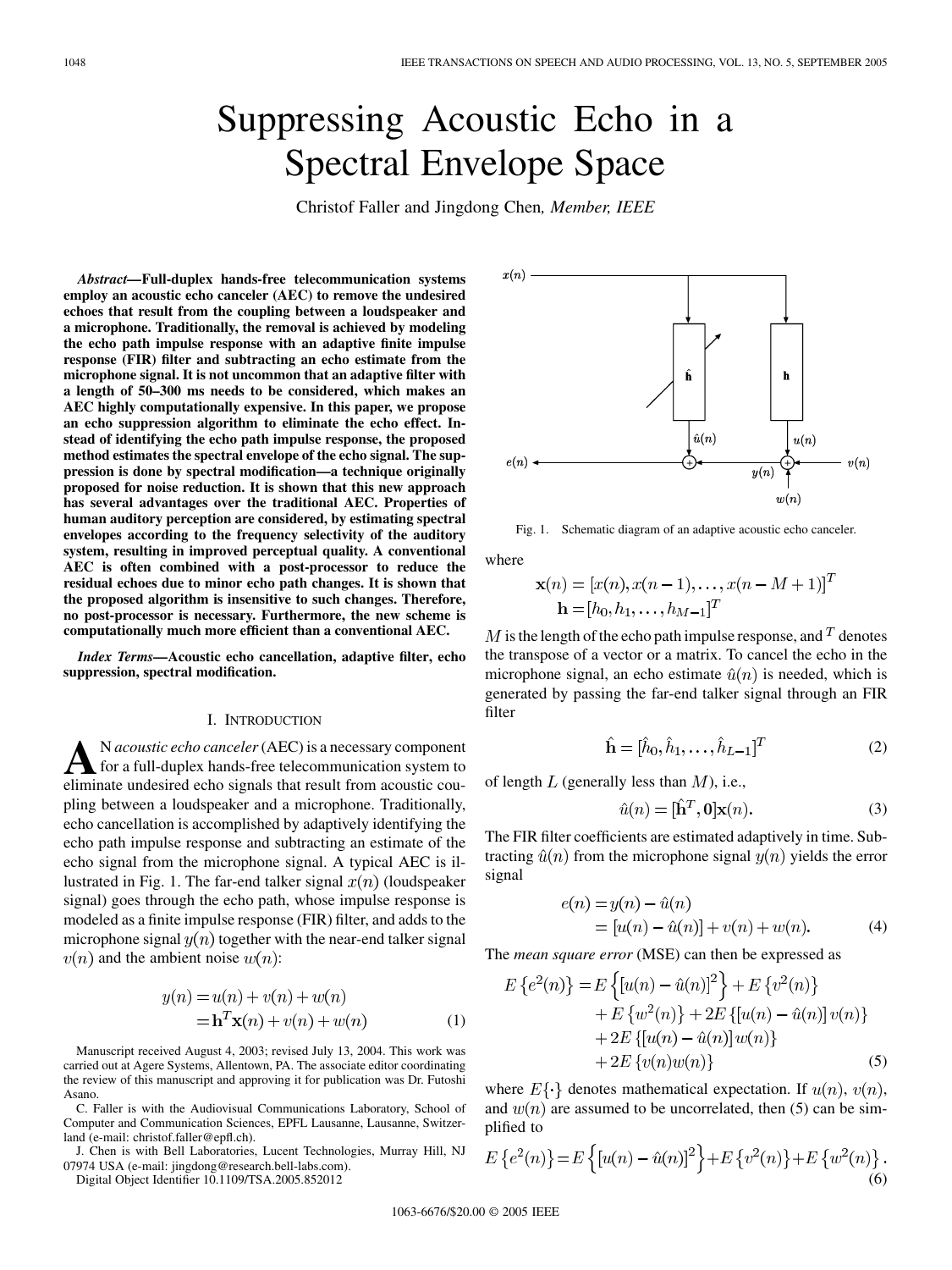Note that  $E\{v^2(n)\}$  and  $E\{w^2(n)\}$  are unaffected by the filter. Therefore, minimizing  $E\{e^2(n)\}\$ is equivalent to minimizing  $E\{[u(n)-\hat{u}(n)]^2\}$ . It is then obvious that the objective of AEC is to estimate an **h** that minimizes  $E\{e^{2}(n)\}\$ .

There is a vast literature addressing how to search for the op $t$ imum  $h$  using adaptive techniques. Commonly used algorithms include normalized least-mean-square (NLMS),*recursive leastsquares* (RLS), proportionate NLMS (PNLMS), *affine projection algorithm* (APA), etc. A good review of these algorithms can be found in  $[1]$  $[1]$ ,  $[2]$  $[2]$ .

When the near-end talker is silent, i.e.,  $v(n) = 0$ , and the signal-to-noise ratio (SNR) is high (e.g., SNR  $\geq 30$  dB), the adaptive filter  $\hat{h}$  can converge to a good estimate of the true echo path impulse response h and the echo will be canceled sufficiently, such that the far-end talker is not disturbed by returning echo signal components. In the presence of doubletalk, i.e., when the far-end and near-end talkers are active at the same time, the near-end signal  $v(n)$  acts as a strong noise signal. This is likely to cause the adaptive filter to diverge, resulting in insufficient echo cancellation. To prevent this from happening, a doubletalk detector is used [\[3](#page-13-0)]–[[7\]](#page-13-0). Whenever doubletalk is detected, the adaptive filter coefficients are frozen.

A commonly used measure to evaluate the convergence of the adaptive filter is the normalized misalignment, which is defined as

$$
\epsilon = \frac{\left\| \mathbf{h} - [\hat{\mathbf{h}}^T, \mathbf{0}]^T \right\|}{\left\| \mathbf{h} \right\|} \tag{7}
$$

where  $\|\cdot\|$  denotes the  $l_2$  norm. The normalized misalignment measures the mismatch between the echo path impulse response and the modeling filter. The smaller the misalignment is, the better is the echo cancellation performance. Other commonly used measures, such as the normalized MSE, will be discussed in Section IV.

In order to achieve acceptable performance, the length of the cancellation filter has to be long enough to capture most of the echo energy. In a small office environment, to achieve an even modest performance, for instance  $\epsilon \leq -20$  dB, a cancellation filter of 50 milliseconds, which corresponds to 400 taps at 8-kHz sampling rate, is commonly considered [[1\]](#page-13-0). For larger rooms and higher sampling rates the number of taps that need to be considered rises to several thousands. As a result, the computational complexity of an AEC is very high. The computational complexity can be reduced by implementing an AEC in the frequency domain, see e.g. [\[8](#page-13-0)]–[[11\]](#page-13-0). But the computational cost remains high.

In this paper, we propose a novel algorithm for the purpose of eliminating the undesired echo effect, operating in a spectral envelope space. Instead of identifying the echo path impulse response, this new algorithm directly estimates the spectral envelope of the echo signal. The cancellation is done by spectral modification, a technique originally proposed for noise reduction [[12\]](#page-13-0), [[13\]](#page-13-0). The spectral envelope is represented considering frequency selectivity properties of the human auditory system. For this reason, the proposed scheme is called *perceptual acoustic echo suppressor* (PAES).

Compared with conventional AECs, the proposed PAES offers several advantages.

- In the framework of PAES, perceptual aspects are easily incorporated, allowing optimization of the perceptual quality of the system.
- The spectral envelope contains no information from the phase spectrum or fine structure of the magnitude spectrum. Therefore, the PAES scheme is resilient against minor echo path changes that only affect the echo signal's phase spectrum or fine structure of its magnitude spectrum. As a result, no post-processor is necessary for suppressing residual echoes. AEC's usually require such a post-processor; see, e.g., [\[14](#page-13-0)] and [[15\]](#page-13-0).
- Fewer parameters need to be estimated, which makes the PAES algorithm computationally more efficient than a conventional AEC.

#### II. PROPOSED ACOUSTIC ECHO SUPPRESSION ALGORITHM

#### *A. Notation and Variables*

Before formulating the addressed problem and developing the proposed algorithm, we define the notation and variables used in this paper.

| $x(n)$                                                                                                        | Far-end signal/speech.                                                                                                                            |
|---------------------------------------------------------------------------------------------------------------|---------------------------------------------------------------------------------------------------------------------------------------------------|
| $v(n)$                                                                                                        | Near-end signal/speech (doubletalk).                                                                                                              |
| $w(n)$                                                                                                        | Ambient noise.                                                                                                                                    |
| $y(n)$                                                                                                        | Microphone signal including echo, ambiente noise, and possibly near-end signal.                                                                   |
| $\mathbf{h}$                                                                                                  | = $[h_0, h_1, \ldots, h_{M-1}]^T$ , true echo path.                                                                                               |
| $M$                                                                                                           | Length of the echo path impulse response.                                                                                                         |
| $\hat{\mathbf{h}}$                                                                                            | = $[\hat{h}_0, \hat{h}_1, \ldots, \hat{h}_{L-1}]^T$ , estimated echo path.                                                                        |
| $L$                                                                                                           | Length of the estimated echo path impulse response.                                                                                               |
| $\mathbf{x}(n)$                                                                                               | = $[x(n), x(n-1), \ldots, x(n-M+1)]^T$ , excitation vector.                                                                                       |
| $u(n)$                                                                                                        | = $\mathbf{h}^T \mathbf{x}(n)$ , echo signal.                                                                                                     |
| $z(n)$                                                                                                        | = $v(n) + w(n)$ .                                                                                                                                 |
| $\mathbf{x}_k$                                                                                                | = $[x_k(0), x_k(1), \ldots, x_k(W - 1)]^T =$<br>$[x(kN), x(kN + 1), \ldots, x(kN + W - 1)]^T$ , a frame of the far-end signal at time index $k$ ; |
| $(\mathbf{y}_k, \mathbf{v}_k, \mathbf{w}_k, \mathbf{u}_k, \text{and } \mathbf{z}_k$ are defined similarly).\n |                                                                                                                                                   |
| $W$                                                                                                           | Short-time Fourier transform (STFT) window size.                                                                                                  |
| $X_k(j\omega)$                                                                                                | STFT window hop size.                                                                                                                             |
| $X_k(j\omega)$                                                                                                | = $\sum_{m=0}^{W-1} \delta(m)x_k(m)e^{-j\omega m}$ , STFT of $\mathbf{x}_k$ .                                                                     |
|                                                                                                               |                                                                                                                                                   |

## *B. Problem Formulation*

With the defined variables and notations, the signal model given in (1) can be rewritten in a vector form as

$$
\mathbf{y}_k = \mathbf{u}_k + \mathbf{z}_k. \tag{8}
$$

Taking STFT on both sides of (8) yields

$$
Y_k(j\omega) = U_k(j\omega) + Z_k(j\omega). \tag{9}
$$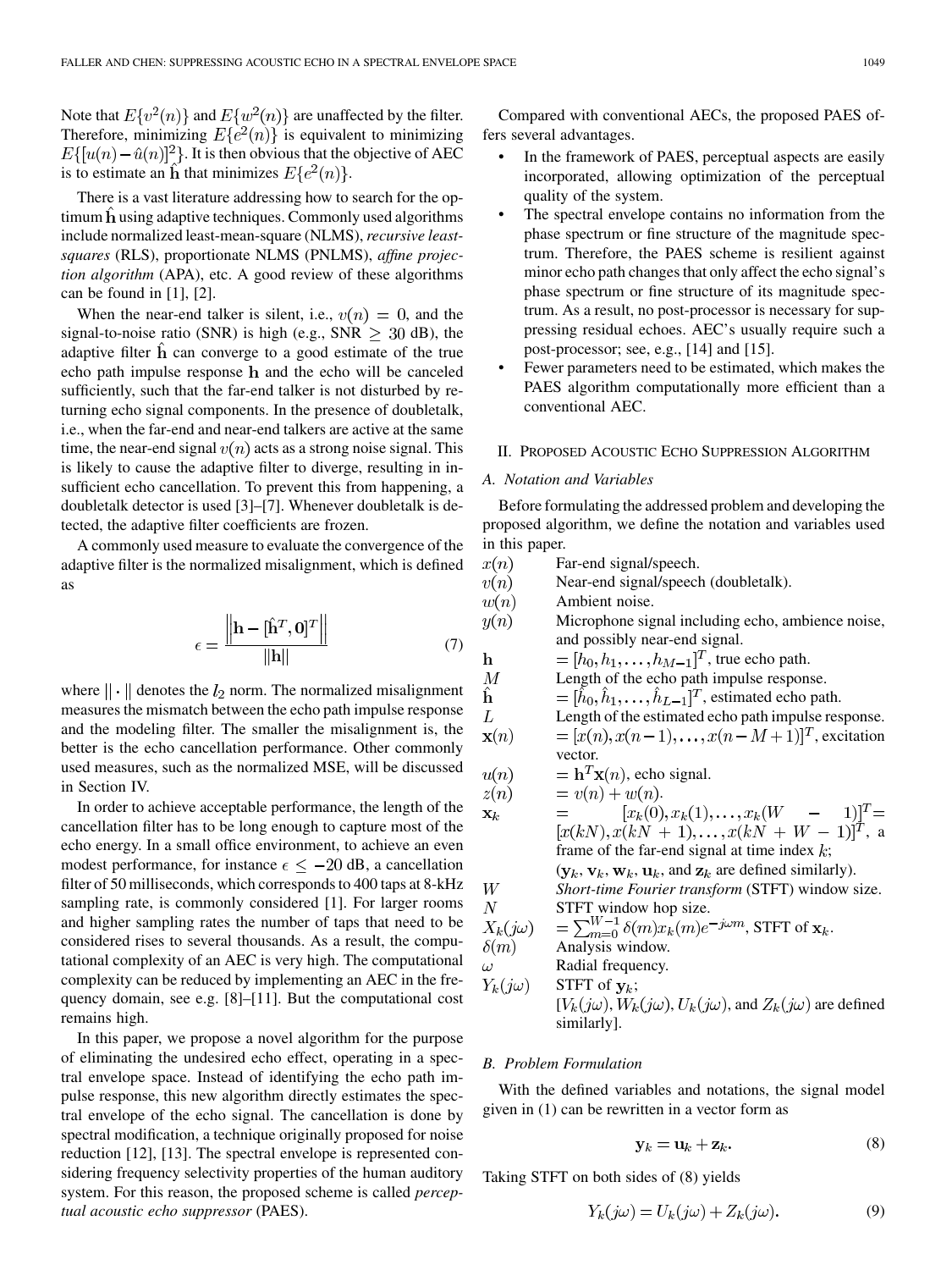The echo cancellation can then be formulated as an estimation problem in the time-frequency domain, which aims to estimate  $Z_k(j\omega)$  from the observed signal  $Y_k(j\omega)$ . This can be done by obtaining a replica of  $U_k(j\omega)$ , and then subtracting it from  $Y_k(j\omega)$ .

A complex spectrum can be written as

$$
Y_k(j\omega) = |Y_k(j\omega)| e^{j\Psi_{Y_k}(\omega)}
$$
  
\n
$$
Z_k(j\omega) = |Z_k(j\omega)| e^{j\Psi_{Z_k}(\omega)}.
$$
\n(10)

The echo cancellation problem becomes now equivalent to the design of two signal estimators that make decisions separately on the spectral magnitude,  $|Z_k(j\omega)|$ , and the phase component,  $\Psi_{Z_{k}}(\omega)$ .

It has been shown that human perception is relatively insen-sitive to phase distortion [[16\]](#page-13-0)–[\[18](#page-13-0)]. Therefore,  $\Psi_{Y_k}(\omega)$  can be used as an estimate of  $\Psi_{Z_k}(\omega)$  for echo suppression purpose. Keeping this in mind, the echo cancellation problem can be simplified to only estimating  $|Z_k(j\omega)|$  based on  $Y_k(j\omega)$ . This serves as the basis for the proposed echo suppression algorithm.

## *C. Spectral Magnitude Modification Based Echo Suppressor (SMMES)*

Given  $Y_k(j\omega)$ ,  $|Z_k(j\omega)|$  can be estimated through spectral modification. By assuming that  $\mathbf{u}_k$  and  $\mathbf{z}_k$  are uncorrelated, it follows from (9) that  $|Y_k(j\omega)|^2$  can be approximated with [[13\]](#page-13-0), [[19\]](#page-13-0)

$$
|Y_k(j\omega)|^2 \approx |U_k(j\omega)|^2 + |Z_k(j\omega)|^2. \tag{11}
$$

Therefore, the instantaneous power spectrum of the signal  $\mathbf{z}_k$ , *viz.*  $|Z_k(j\omega)|^2$ , can be recovered by subtracting an estimate of  $|U_k(j\omega)|^2$  from  $|Y_k(j\omega)|^2$ , i.e.,

$$
\left| \hat{Z}_k(j\omega) \right|^2 = |Y_k(j\omega)|^2 - \left| \hat{U}_k(j\omega) \right|^2
$$

$$
= |Z_k(j\omega)|^2 + \left[ |U_k(j\omega)|^2 - \left| \hat{U}_k(j\omega) \right|^2 \right]. \quad (12)
$$

The corresponding spectral magnitude of  $z_k$  is computed as

$$
\left| \hat{Z}_k(j\omega) \right| = \sqrt{\left| \hat{Z}_k(j\omega) \right|^2}
$$
  
=  $G_P(\omega) |Y_k(j\omega)|$  (13)

where

$$
G_{\rm P}(\omega) = \left[ \frac{|Y_k(j\omega)|^2 - \left| \hat{U}_k(j\omega) \right|^2}{|Y_k(j\omega)|^2} \right]^{\frac{1}{2}}
$$
(14)

is called a *gain filter*.

A similar gain filter can be formulated in the spectral magni-tude domain [\[13](#page-13-0)], [[19\]](#page-13-0), [[20\]](#page-13-0). In general,  $|Z_k(j\omega)|$  can be recovered through

$$
\left| \hat{Z}_k(j\omega) \right| = G(\omega) \left| Y_k(j\omega) \right| \tag{15}
$$

where

$$
G(\omega) = \left[ \frac{|Y_k(j\omega)|^{\alpha} - \beta \left| \hat{U}_k(j\omega) \right|^{\alpha}}{|Y_k(j\omega)|^{\alpha}} \right]^{\frac{1}{\alpha}}.
$$

 $\alpha$  is an exponent, and  $\beta$  is a parameter introduced to control the amount of echo to be suppressed in case it is under (or over) estimated. Combined with the phase spectrum, an estimate of the spectrum of  $z_k$  is

$$
\hat{Z}_k(j\omega) = G(\omega) |Y_k(j\omega)| e^{j\Psi_{Y_k}(\omega)} \n= G(\omega) Y_k(j\omega).
$$
\n(16)

This is often referred to as the spectral modification technique (or sometimes parametric Wiener filtering technique, or parametric spectral subtraction). It has been widely adopted for the purpose of additive noise suppression and speech enhancement [[12\]](#page-13-0), [[13\]](#page-13-0), [[16\]](#page-13-0), [[19\]](#page-13-0). It was also investigated in [\[21](#page-13-0)] for the purpose of echo suppression. A diagram of the *spectral magnitude modification based echo suppressor* (SMMES) is shown in Fig. 2. It eliminates echo signals in the time-frequency domain on a frame-by-frame basis. First, the incoming microphone signal is partitioned into successive frames. The frame length is typically selected between 10 and 40 ms. A window function (e.g. Hann window) is applied to the frame signal for a better estimation. Then, the short-time Fourier spectrum is obtained by applying STFT to the windowed frame signal. Next, the echo components are estimated by modeling the echo path with an adaptive filter in each STFT frequency bin [[21\]](#page-13-0). The gain filter is then computed based on the estimated spectral magnitudes (or instantaneous power spectra) of both the echo signal and the microphone signal. Given the gain filter, the STFT spectra of the microphone signal are modified such that the echo components are suppressed while maintaining the near-end talker signal, enabling duplex communication. Finally, the echo-suppressed output signal is constructed using the overlap-add technique with inverse STFT.

Although it is shown in [\[21](#page-13-0)] that the SMMES approach is computationally cheaper than a time-domain AEC, our investigation indicates that it is not significantly more efficient than an AEC based on a frequency-domain adaptive algorithm, since the number of parameters that need to be estimated is not significantly reduced. Spectral modification for the purpose of noise reduction often results in a perceptually annoying phenomenon called "musical noise" due to the isolated spectral peaks resulting from the nonlinear gain manipulation [\[12](#page-13-0)]. SMMES has a similar problem and often suffers from audible artifacts.

#### *D. Perceptual Acoustic Echo Suppressor (PAES)*

Auditory properties [[22\]](#page-13-0) have been widely incorporated into speech and audio processing techniques. For instance, in the areas of speech/audio coding and speech enhancement important progress has been achieved by employing masking effects and other auditory principles [\[23](#page-13-0)]–[[25\]](#page-13-0). Masking has also been explored in combined systems and noise and residual echo suppression [\[15](#page-13-0)].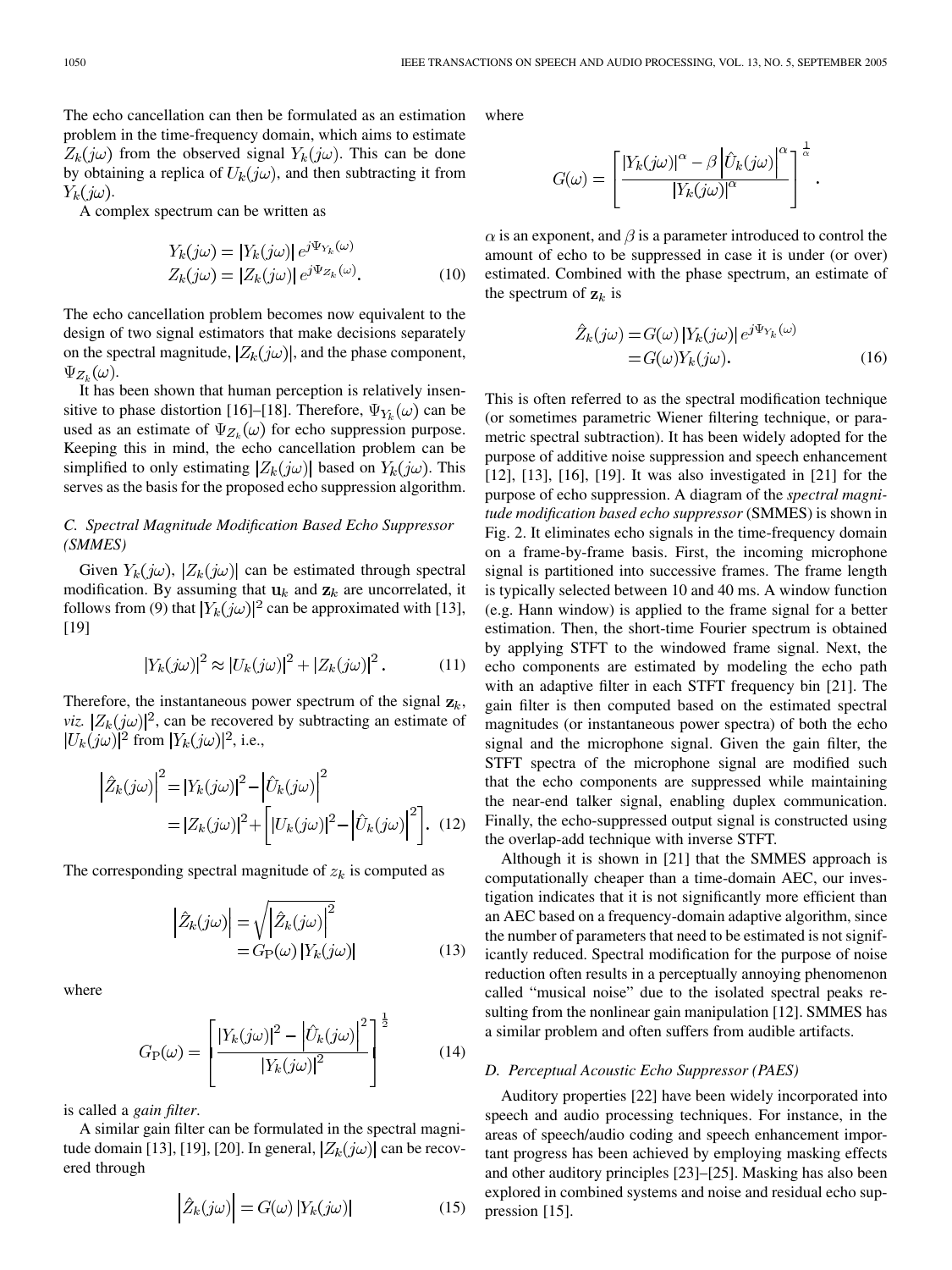

Fig. 2. Block diagram of the echo suppression algorithm by modifying the spectral magnitude, where STFT, GFE, SM, and ISTFT stand for short-time Fourier transform, gain filter estimation, spectral modification, and inverse short-time Fourier transform, respectively.



Fig. 3. Frequency response of an auditory filterbank following the ERB scale.

In the early stages of a human auditory system, the acoustic signal is decomposed into spectral components. This spectral decomposition is often modeled with an auditory filterbank, which consists of bandpass filters with nonuniform bandwidths [\[26](#page-13-0)]. An auditory filterbank can be viewed as a nonlinear mapping from the linear frequency to a warped frequency since the filterbank outputs are nonuniformly distributed along the frequency axis [[27\]](#page-13-0). Commonly used nonlinear frequency scales describing such a mapping are the Bark scale [[22\]](#page-13-0) and the *equivalent rectangular bandwidth* (ERB) scale [[28\]](#page-13-0). The frequency responses of an auditory filterbank with rectangular bandpass filters following the ERB scale are illustrated in Fig. 3. Note that with increasing frequency the frequency resolution of the auditory filterbank decreases. Speech and audio processing algorithms often take advantage of the specific frequency resolution of the auditory system for improving their performance, see, e.g., [\[29](#page-13-0)]–[\[31\]](#page-13-0). For example, in [\[31](#page-13-0)] spectral magnitude modification is applied to audio signals. More smoothing is applied at higher frequencies where the frequency resolution of the auditory system is lower for reducing artifacts.

Here, we propose to take into account the frequency resolution of an auditory system for the purpose of echo suppression. This is done by considering the spectral envelope, rather than the STFT magnitude or power spectra directly as SMMES does. The spectral envelope is computed such that they reflect the frequency resolution of the auditory system and is denoted as *audi-* *tory spectral envelope*. It will be shown that the gain filter computed in the domain of auditory spectral envelope changes as a function of frequency as smoothly as permitted by the frequency resolution of the auditory system. Particularly at higher frequencies, this results in a very smoothed gain filter. Compared with a nonsmoothed gain filter used in SMMES, this smoothed gain filter will introduce less artifacts to the outgoing signal. In addition, the auditory spectral envelope is represented with less parameters than a corresponding magnitude or power spectrum. Thus, the number of parameters that PAES needs to estimate is smaller than the number of parameters estimated by SMMES, resulting in a lower computational complexity.

PAES is illustrated in Fig. 4. Comparing Fig. 4 with Fig. 2, one can see the difference between SMMES and PAES. In brief, PAES estimates the echo and gain filter in an auditory spectral envelope space, while the SMMES approach estimates echo in the complex spectral domain and the gain filter in the spectral magnitude domain.

The key features of the proposed PAES are the estimation of auditory spectral envelope of the microphone signal, the adaptive estimation of the auditory spectral envelope of the echo signal, and the computation of the gain filter. In the following, these processing steps are described in detail.

*1) Auditory Spectral Envelope Estimation:* There are mainly two approaches to estimate the auditory spectral envelope. One is to estimate the spectral envelope using either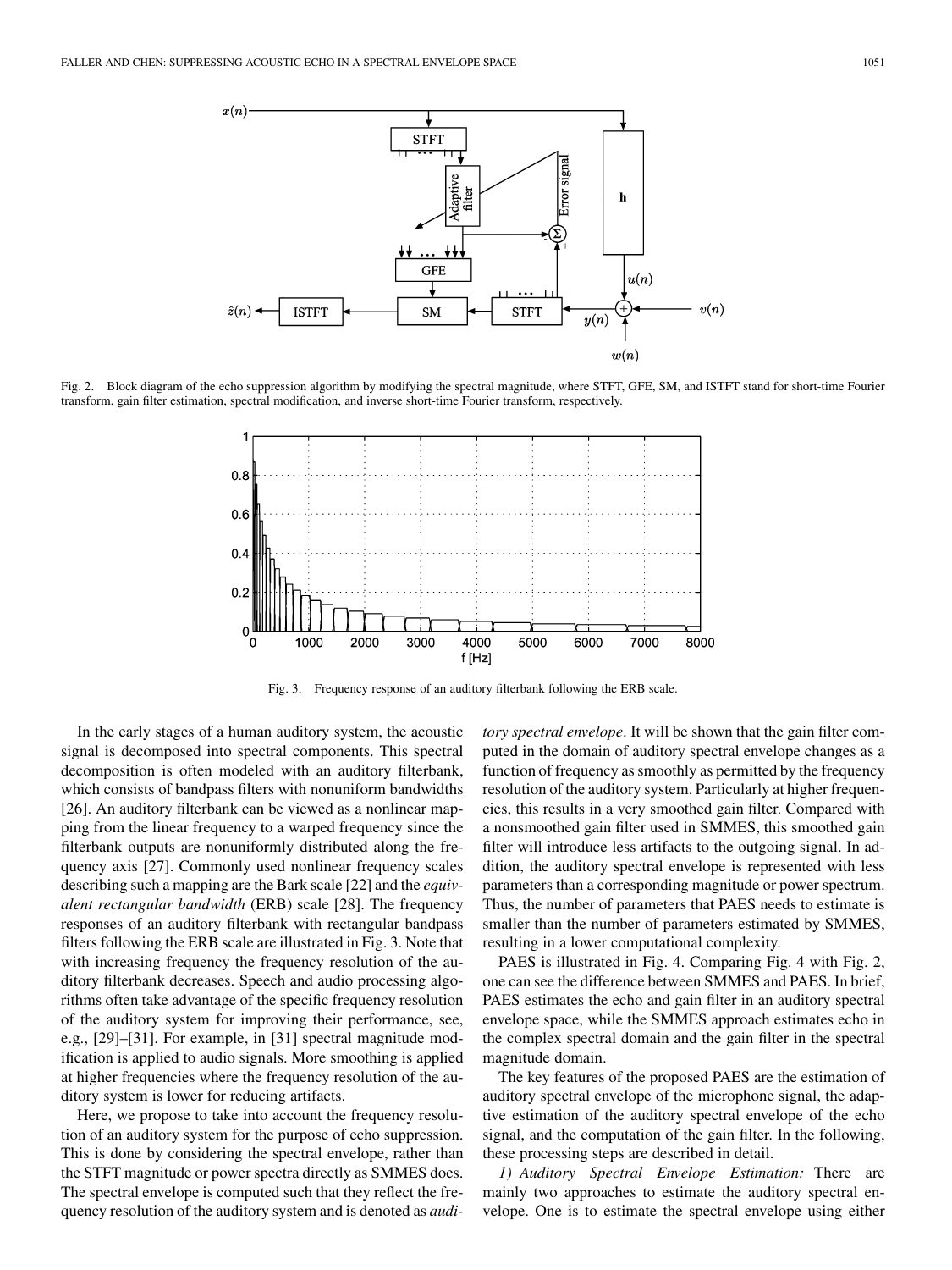

Fig. 4. Block diagram of the proposed PAES algorithm, where STFT, ASEE, GFE, SM, and ISTFT stand for short-time Fourier transform, auditory spectral envelope estimation, gain filter estimation, spectral modification, and inverse short-time Fourier transform, respectively.

the *linear prediction* (LP) technique [[32\]](#page-13-0) or the standard smoothing technique [\[33](#page-13-0)], and then project it to a nonuniform auditory scale, such as the Bark scale or the ERB scale. The other is to directly smooth the instantaneous power or magnitude spectrum over frequency with an auditory filterbank. The second approach usually has a lower computational complexity, and is the choice that we have taken here. The speech signal is transformed using STFT and the magnitude square is taken. The magnitude-square coefficients are then binned by correlating them with the frequency response of each bandpass filter of an auditory filterbank. Here binning means that each magnitude-square coefficient is multiplied by the corresponding bandpass filter gain and the results are accumulated. Similar processing has been widely used in speech and audio processing, see e.g. [[29\]](#page-13-0)–[\[31](#page-13-0)]. If we denote the frequency response of the i<sup>th</sup> bandpass filter centered at  $\omega_i$  as  $\mathcal{W}_{\omega_i}(\omega)$  $[W_{\omega_i}(\omega) \geq 0]$ , its output can be expressed as

$$
\tilde{Y}_k(\omega_i) = \int_0^{\pi} \mathcal{W}_{\omega_i}(\omega) \left| Y_k(j\omega) \right|^2 d\omega \tag{17}
$$

where the nonzero span of  $W_{\omega_i}(\omega)$  is centered around  $\omega_i$ . The values obtained by (17), i.e.,  $\tilde{Y}_k(\omega_i)$  (1  $\leq i \leq I$ ,  $I =$  number of bandpass filters), are frequency-domain samples representing the auditory spectral envelope. Substituting  $(11)$  into  $(17)$  yields

$$
\tilde{Y}_k(\omega_i) = \tilde{U}_k(\omega_i) + \tilde{Z}_k(\omega_i). \tag{18}
$$

It follows from the previous section on echo suppression that (15) can be used to recover the auditory spectral envelope of the signal  $z(n)$ , if an estimate of  $U_k(\omega_i)$  can be obtained.

# III. ADAPTIVE ESTIMATION OF THE SPECTRAL ENVELOPE OF THE ECHO SIGNAL

It can easily be derived from the given notation (the finite window-length effect is neglected) that

$$
U_k(j\omega) = H(j\omega)X_k(j\omega)
$$
\n(19)

and

$$
\left|U_k(j\omega)\right|^2 = \left|H(j\omega)\right|^2 \left|X_k(j\omega)\right|^2\tag{20}
$$

where  $H(j\omega)$  is the transfer function of the echo path. The  $i^{th}$ auditory spectral envelope sample can be expressed as

$$
\tilde{U}_k(\omega_i) = \int_0^{\pi} \mathcal{W}_{\omega_i}(\omega) |U_k(j\omega)|^2 d\omega
$$

$$
= \int_0^{\pi} \mathcal{W}_{\omega_i}(\omega) |H(j\omega)|^2 |X_k(j\omega)|^2 d\omega. \tag{21}
$$

From (21), it can be shown that

$$
\tilde{U}_k(\omega_i) = \mathcal{H}_i(k)\tilde{X}_k(\omega_i)
$$
\n(22)

where  $\mathcal{H}_i(k) = |H(j\xi_i)|^2$ ,  $\tilde{X}_k(\omega_i) = \int_0^{\pi} \mathcal{W}_{\omega_i}(\omega) |X_k(j\omega)|^2$  $d\omega$ , and  $\xi_i \in [0, \pi]$ .

Since the far-end signal  $x_k$  is available,  $\ddot{X}_k(\omega_i)$  is known. If an estimate of  $\mathcal{H}_i(k)$  can be obtained, then  $\tilde{U}_k(\omega_i)$  can be computed using (22). Therefore, the estimation of  $\tilde{U}_k(\omega_i)$  is essentially a matter of estimating  $\mathcal{H}_i(k)$ . Different estimation theories may be applied to measure  $\mathcal{H}_i(k)$ . In what follows, we describe several estimators for obtaining  $\mathcal{H}_i(k)$ .

#### *A. Single-Tap Least Squares Estimator*

The LS estimator is widely used in practice because it is easy to implement. It is derived from the minimization of a leastsquares error criterion. Let us assume that the echo path does not change during  $P$  frames and define the error signal for the  $k^{th}$  frame and  $i^{th}$  auditory subband as

$$
e_k(\omega_i) = \tilde{Y}_k(\omega_i) - \hat{\mathcal{H}}_i(k)\tilde{X}_k(\omega_i)
$$
 (23)

where  $\mathcal{H}_i(k)$  is a trial value of  $\mathcal{H}_i(k)$ . Consider the following cost function which is the arithmetic mean of  $e_k^2(\omega_i)$  over P frames

$$
J(\hat{\mathcal{H}}_i) = \sum_{n=k-P+1}^{k} e_n^2(\omega_i).
$$
 (24)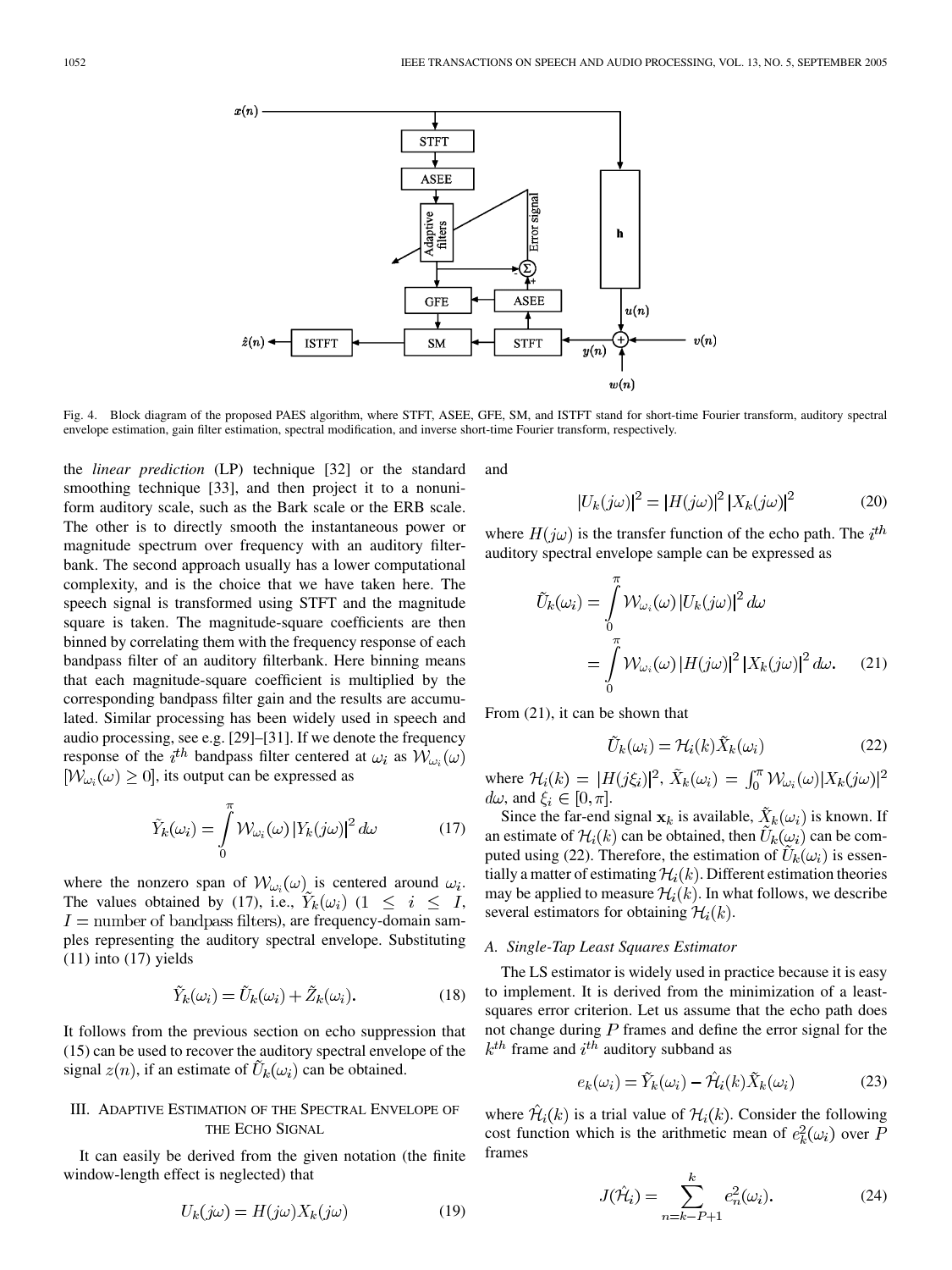Minimization of (24) with respect to  $\hat{\mathcal{H}}_i(k)$  gives the LS estimator

$$
\hat{\mathcal{H}}_i(k) = \frac{\sum_{n=k-P+1}^k \tilde{Y}_n(\omega_i) \tilde{X}_n(\omega_i)}{\sum_{n=k-P+1}^k \tilde{X}_n^2(\omega_i)}.
$$
 (25)

Based on this estimator, the estimated spectral envelope samples of the echo signal are

$$
\tilde{\hat{U}}_k(\omega_i) = \hat{\mathcal{H}}_i(k)\tilde{X}_k(\omega_i). \tag{26}
$$

#### *B. Multitap Least Squares Estimator*

For the single-tap LS estimator, in each auditory subband, the echo path is modeled with a single coefficient. Its accuracy may not be sufficient due to the limited window length effect. The estimation accuracy, however, can be improved by considering a multitap LS estimator which involves an FIR filter per subband. Another benefit with a multitap estimator is that the channel estimate has a smaller variation than that achieved with a single-tap estimator, reducing the artifacts introduced during spectral manipulation. For a multitap estimator, the error signal for the  $k^{th}$ frame and  $i^{th}$  auditory subband is

$$
e_k(\omega_i) = \tilde{Y}_k(\omega_i) - \sum_{n=0}^{Q-1} \hat{\mathcal{H}}_{i,n}(k)\tilde{X}_{k-n}(\omega_i). \tag{27}
$$

This can be written in a vector-matrix form as

$$
e_k(\omega_i) = \tilde{Y}_k(\omega_i) - \hat{H}_i^T(k)\tilde{X}_k(\omega_i)
$$
 (28)

where

$$
\hat{\mathbf{H}}_i(k) = \left[\hat{\mathcal{H}}_{i,Q-1}(k), \hat{\mathcal{H}}_{i,Q-2}(k), \cdots, \hat{\mathcal{H}}_{i,0}(k)\right]^T
$$
\n
$$
\tilde{\mathbf{X}}_k(\omega_i) = \left[\tilde{X}_{k-Q+1}(\omega_i), \tilde{X}_{k-Q+2}(\omega_i), \cdots, \tilde{X}_k(\omega_i)\right]^T \tag{29}
$$

and  $Q$  is the order of the FIR filter. Again, if we assume that the echo path does not change during  $P$  frames, minimizing the cost function

$$
J(\hat{\mathbf{H}}_i) = \sum_{n=k-P+1}^{k} e_n^2(\omega_i)
$$
 (30)

yields the multitap LS estimator:

$$
\hat{\mathbf{H}}_i(k) = \mathbf{R}_i^{-1} \mathbf{r}_i \tag{31}
$$

where

$$
\mathbf{R}_i = \sum_{n=k-P+1}^k \tilde{\mathbf{X}}_n(\omega_i) \tilde{\mathbf{X}}_n^T(\omega_i)
$$

and

$$
\mathbf{r}_{i} = \sum_{n=k-P+1}^{k} \tilde{Y}_{k}(\omega_{i}) \tilde{\mathbf{X}}_{n}(\omega_{i}).
$$

## *C. Adaptive Estimators*

With the error signal defined in (28) [(23) is a particular case of (28)], an adaptive algorithm can be applied to search for the optimum  $\hat{H}_i(n)$ . For example, the NLMS algorithm can be expressed as

$$
\hat{\mathbf{H}}_i(k+1) = \hat{\mathbf{H}}_i(k) + \mu \frac{e_k(\omega_i)}{\tilde{\mathbf{X}}_k^T(\omega_i)\tilde{\mathbf{X}}_k(\omega_i)} \tilde{\mathbf{X}}_k(\omega_i)
$$
(32)

where  $\mu$  is the normalized step-size.

Once the adaptive filter converges, the spectral envelope sample of the echo signal can be computed as

$$
\tilde{\hat{U}}_k(\omega_i) = \hat{\mathbf{H}}_i^T(k)\tilde{\mathbf{X}}_k(\omega_i). \tag{33}
$$

 $\omega = \omega$ 

#### *D. Doubletalk Detection*

In an AEC system, when there is presence of doubletalk, the near-end signal acts as uncorrelated noise, which is likely to cause the adaptive filter to diverge, resulting in insufficient echo cancellation. The most commonly used method to deal with doubletalk is to use a doubletalk detector. Whenever the presence of doubletalk is detected, the adaptive filter is frozen. Similarly, in the PAES algorithm, when there is doubletalk, the estimate of the auditory spectral envelope deviates from its true value, resulting incorrect amount of echo suppression. Therefore, it is important that we have a doubletalk controller operating in the sampled spectral envelope domain. We have investigated various doubletalk detection algorithms [[3\]](#page-13-0)–[[7\]](#page-13-0), [[39\]](#page-13-0) and found that the method presented in [\[39](#page-13-0)] is more straightforward to implement in the sampled spectral envelope domain, and therefore is adopted here. The detection accuracy of this approach may not necessarily be higher than those of the algorithms presented in [\[3](#page-13-0)]–[[7\]](#page-13-0). However, it is out of the scope of this paper to discuss the accuracy of doubletalk detection.

#### *E. Gain Filter Estimation*

Given the estimated samples of the echo signal spectral envelope, i.e.,  $\tilde{U}_k(\omega_i)$ , it is easy to derive the corresponding gain filter at time instant  $k$  according to the parametric Wiener filtering technique described in Section II-C, i.e.,

$$
G_k(\omega_i) = \left[ \frac{\tilde{Y}_k^{\frac{\alpha}{2}}(\omega_i) - \beta \hat{\tilde{U}}_k^{\frac{\alpha}{2}}(\omega_i)}{\tilde{Y}_k^{\frac{\alpha}{2}}(\omega_i)} \right]^{\frac{1}{\alpha}}.
$$
 (34)

If we define the ratio between  $\tilde{U}_k(\omega_i)$  and  $\tilde{Y}_k(\omega_i)$  as the a posteriori echo-to-signal ratio (ESR):

$$
\gamma(\omega_i) = \sqrt{\frac{\hat{\tilde{U}}_k(\omega_i)}{\tilde{Y}_k(\omega_i)}}
$$
(35)

it follows that

$$
G_k(\omega_i) = \left[1 - \beta \gamma^{\alpha}(\omega_i)\right]^{\frac{1}{\alpha}}.
$$
 (36)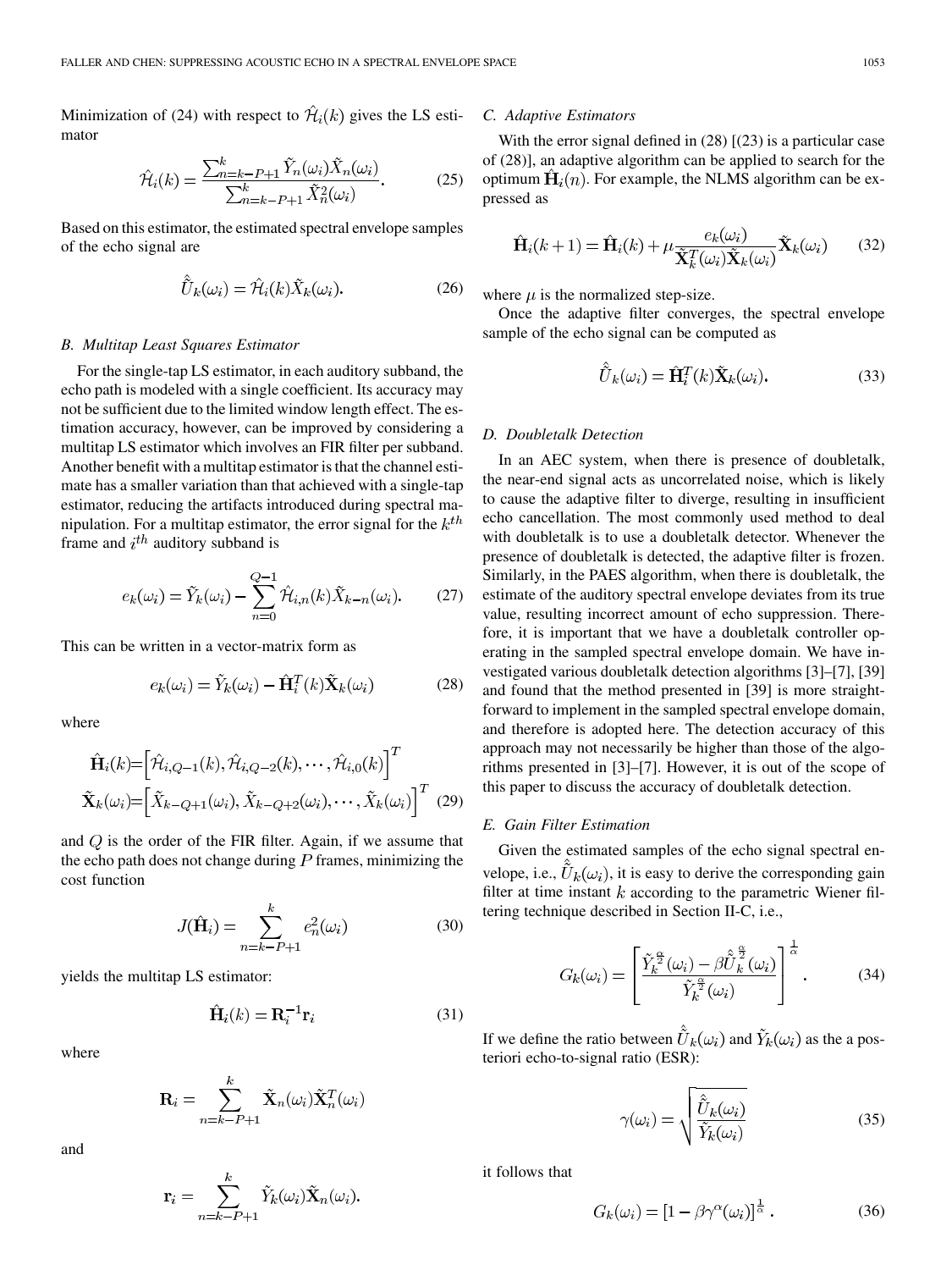

Fig. 5. Gain filter  $G_k(\omega)$  (solid) is obtained by interpolating the sampled auditory spectral envelope gains  $G_k(\omega_i)$  (diamonds).

By tuning  $\alpha$  and  $\beta$ , we can control the amount of echo to be eliminated. It should be pointed out here that there are other ways to improve the gain filter [[13\]](#page-13-0). Although important, finding the optimal gain filter is beyond the scope of this paper. Note that  $G_k(\omega_i)$  is only a sampled version of the gain filter. The gain filter,  $G_k(\omega)$ , which is applied to modify the STFT spectrum, is computed by interpolating the estimated samples of the gain filter [i.e.,  $G_k(\omega_i)$ ] using an interpolation algorithm. Fig. 5 shows a numerical example of  $G_k(\omega_i)$  and  $G_k(\omega)$ , where  $G_k(\omega_i)$  is estimated according to (36) and  $G_k(\omega)$  is obtained by interpolating  $G_k(\omega_i)$  in the ERB-scale domain. Due to both the smoothing process and the multitap estimator, the estimate of  $G_k(\omega)$  is found to change smoothly with respect to time and frequency. This makes artifacts (such as musical noise) resulting from the suppression algorithm less noticeable as compared to the SMMES method.

## IV. SIMULATIONS AND RESULTS

Commonly used measures for assessing the performance of conventional AECs are the normalized misalignment given in (7) and the (normalized) *mean square error* (MSE), which is defined as

$$
MSE(n) = \frac{\text{LPF}\left\{e^2(n)\right\}}{\text{LPF}\left\{y^2(n)\right\}}\tag{37}
$$

where LPF denotes a lowpassfilter operation. This criterion can be directly used to evaluate the PAES algorithm, if  $e(n)$  is replaced with the output signal of PAES. The convergence of the adaptive filters in PAES is assessed by examining the estimation mean square error of the echo spectral envelope, which is given as

$$
\varepsilon(k) = \frac{\text{LPF}\left\{\sum_{i=1}^{I} \left|\tilde{U}_k(\omega_i) - \hat{\mathbf{H}}_i^T(k)\tilde{\mathbf{X}}_k(\omega_i)\right|^2\right\}}{\text{LPF}\left\{\sum_{i=1}^{I} \left|\tilde{U}_k(\omega_i)\right|^2\right\}} \tag{38}
$$

or for the *i*th subband

$$
\varepsilon_i(k) = \frac{\text{LPF}\left\{ \left| \tilde{U}_k(\omega_i) - \hat{\mathbf{H}}_i^T(k)\tilde{\mathbf{X}}_k(\omega_i) \right|^2 \right\}}{\text{LPF}\left\{ \left| \tilde{U}_k(\omega_i) \right|^2 \right\}}.
$$
 (39)

It is trivial to show that in the single-tap case (38) is equivalent to the misalignment criterion.

All simulations presented in this paper use the following common parameters: Sampling rate is 16 kHz; STFT window is a Hann window of size  $W = 256$  (16 ms) with 50% overlap  $(N = 128)$ ; ambient noise  $w(n)$  is a computer generated zero-mean white Gaussian process;  $SNR = 30$  dB unless otherwise noted; near-end signal  $v(n) = 0$  except in doubletalk simulation. SNR is defined as the ratio between the power of the near-end signal plus echo and that of the ambience noise. In case when  $v(n) = 0$ , it is the ratio between the power of the echo and that of the ambience noise. For representing the auditory spectral envelope  $I = 17$  are used. This corresponds to using an auditory filterbank with bandpass filters being approximately 2-ERB wide. Informal listening revealed that choosing a higher frequency resolution does not notably improve performance. The bandpass filters are nonoverlapping. The bandwidths of the 17 bandpass filters expressed in STFT bins are: 1, 1, 2, 2, 2, 2, 3, 4, 5, 6, 8, 9, 12, 14, 18, 22, and 18, respectively. The last subband is less wide than the second last one because it is pruned at the Nyquist frequency. Impulse responses measured in the Bell Labs Varechoic Chamber [[35\]](#page-13-0), [[36\]](#page-13-0) are used as the true echo paths for the simulations.

#### *A. Convergence of the Adaptive Estimator*

The first experiment is carried out to assess the convergence properties of the adaptive estimator. The far-end signal  $x(n)$  is a white Gaussian process. The near-end signal is zero  $[v(n) = 0]$ , i.e., there is no doubletalk. The step-size of the NLMS algorithm for each auditory subband is chosen to be  $\mu = 0.02$ . Other simulation parameter values used are:  $M = 4096$  and  $Q = 2$ . Fig. 6 shows  $\varepsilon$  and some arbitrarily selected  $\varepsilon_i$ , all as a function of time. We observe from Fig. 6 that the adaptive filters for all auditory subbands experience a similar convergence rate though they may have different steady-state  $\varepsilon_i$ . With the selected  $\mu$ , they converge in approximately half a second. A faster convergence rate can be achieved by choosing a larger  $\mu$ . However, this may result in a larger steady-state MSE.

Ambient noise, which is uncorrelated with the far-end signal, manifests as an offset in the power spectral domain [see (11)]. Therefore, it is expected to have some negative effect on the estimator. Fig. 7 shows  $\varepsilon$  of the adaptive estimator in different SNR conditions. Note that the noise effect does not severely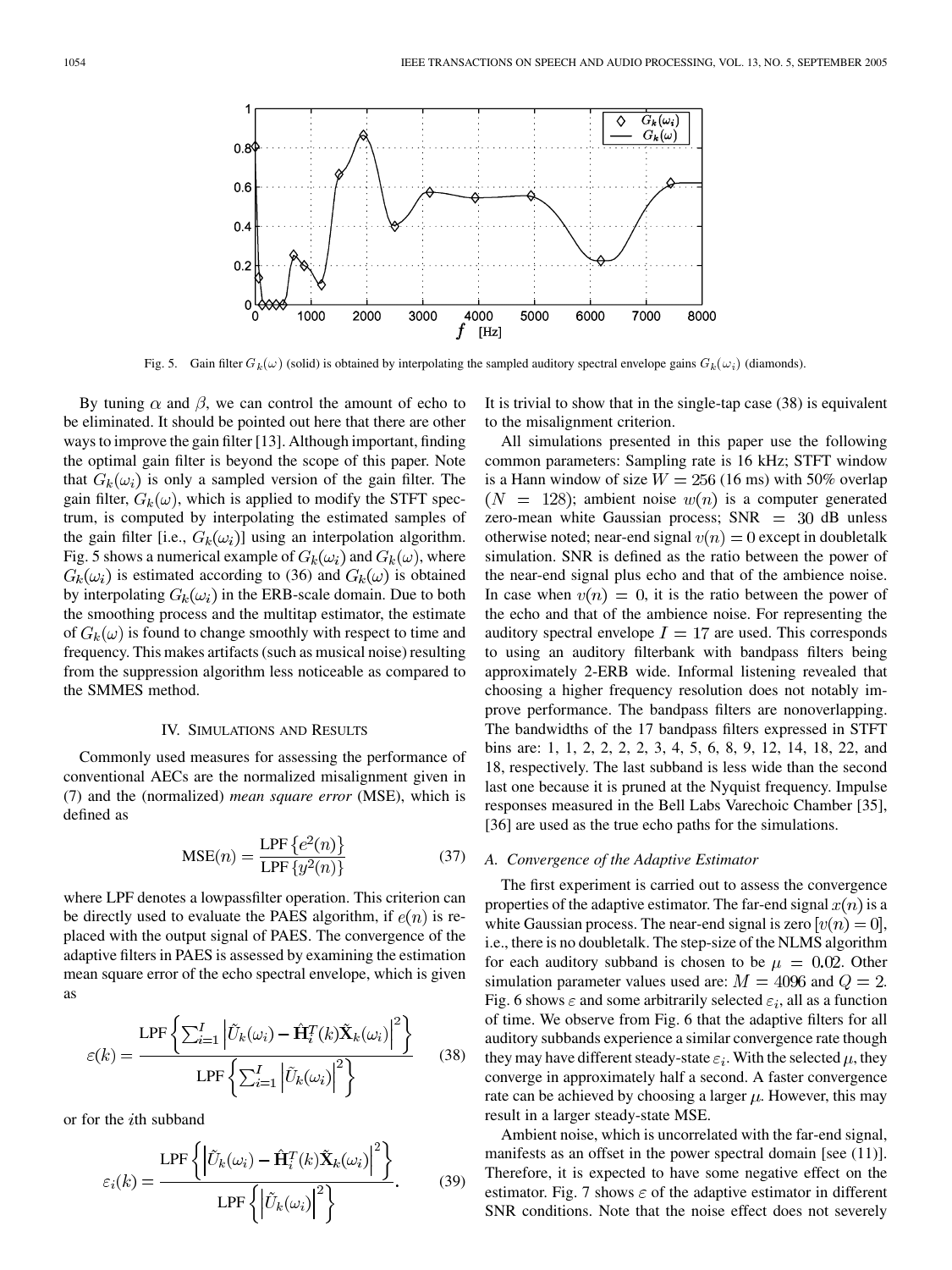

Fig. 6.  $\varepsilon$  and three arbitrarily selected  $\varepsilon_i$ . In this case,  $i = 4, 10$ , and 16, respectively.



Fig. 7.  $\varepsilon$  in different SNR conditions: SNR = 10 dB, 20 dB, and  $\infty$  dB, respectively.



Fig. 8. Echo suppression performance. (a)  $\varepsilon$  versus time. (b) MSE versus time.

degrade the performance of the adaptive estimator when SNR is moderately high (e.g.,  $SNR > 10$  dB). This indicates that the proposed algorithm is reasonably robust with respect to ambient noise.

## *B. Echo Suppression Performance*

The second experiment evaluates the performance of PAES in a more realistic situation, where the far-end signal is a speech from a male talker. The simulation is conducted in the absence of doubletalk, i.e.,  $v(n) = 0$ . Other simulation parameters are:  $M = 4096, Q = 2$ , and  $\alpha = 1.0$ . We compute the gain filter in the spectral magnitude domain. Our investigation shows that in most cases the echo is slightly underestimated. To have an effective echo suppression, we choose  $\beta = 1.2$ . The  $\alpha$  and  $\beta$ parameters may be further optimized for a better performance. However, as we mentioned earlier, optimizing the gain filter is beyond the scope of this paper.

The results are plotted in Fig. 8, with Fig. 8(a) showing  $\varepsilon$ and Fig. 8(b) showing MSE, both as a function of time. We observe that when the adaptive filter converges, the MSE defined in  $(37)$  is about  $-20$  dB or less. Informal listening test with our real-time PAES implementation (Section IV-F) shows that with such a degree of suppression, we do not hear residual echo. It should be pointed out here that in case more echo suppression is required, it can be achieved by controlling the  $\alpha$  and  $\beta$  parameters. However, with stronger suppression, it may introduce a stronger distortion into the outgoing signal. Therefore, the selection of  $\alpha$  and  $\beta$  is a tradeoff between echo attenuation and degree of distortion.

## *C. Doubletalk Situation*

This simulation examines the performance of PAES in a doubletalk situation, assuming ideal doubletalk detection. To do so, a speech signal from a male talker is used as the near-end signal and a speech signal from another male talker is used as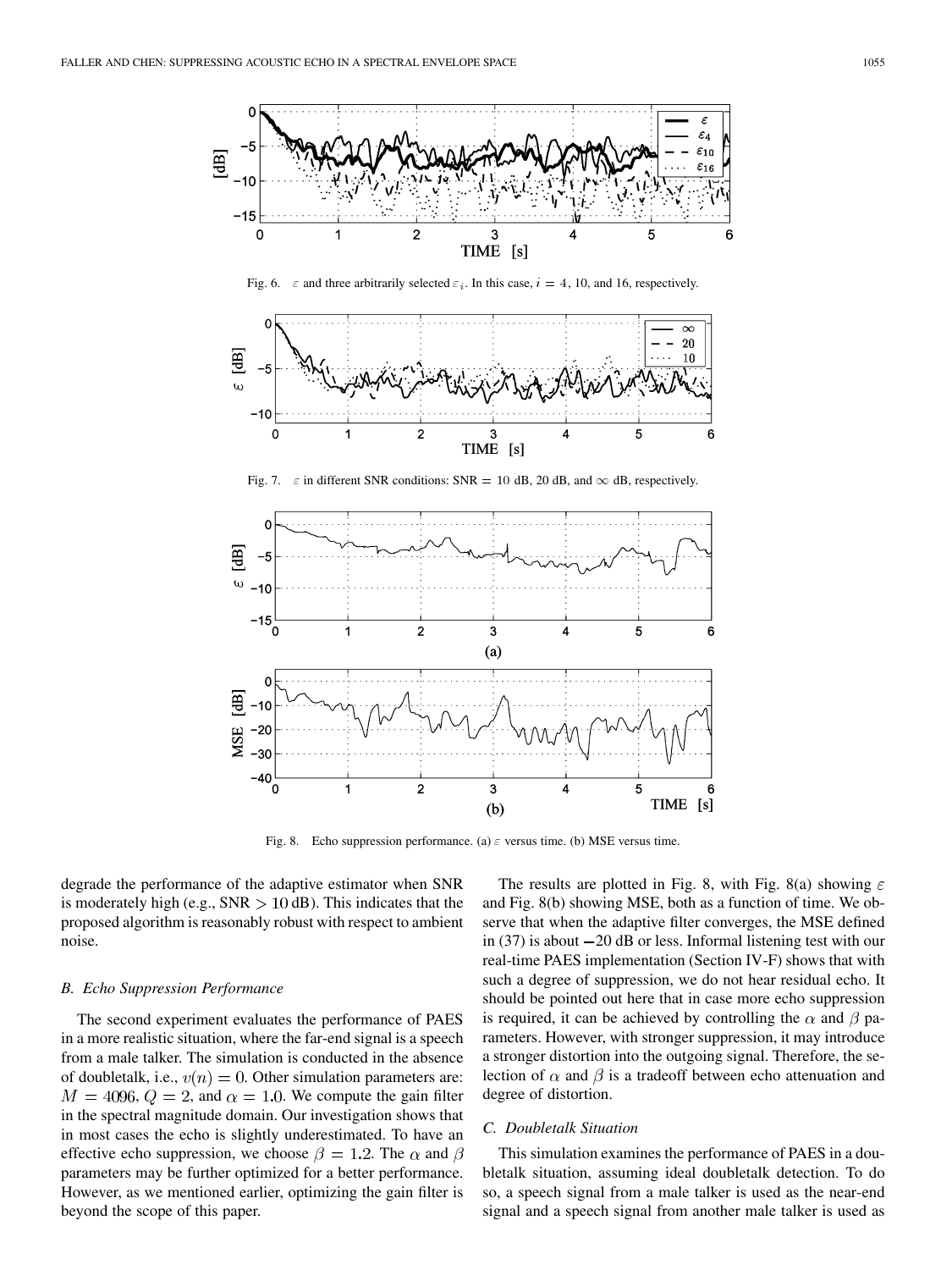

Fig. 9. Performance in the presence of doubletalk. (a) Far-end talker signal. (b) Near-end talker signal. (c)  $\varepsilon$ . (d) MSE.

the far-end signal. The doubletalk is active during the time interval from 2.5 to 4.0 s. The other parameters are the same as were used for the previous experiment. The adaptive filters are frozen in the time interval when the doubletalk is active.

The results are presented in Fig. 9. From Fig. 9(c), we notice that during the doubletalk period, even though the coefficients of the adaptive filters are not updated, the estimates of the echo spectral envelopes are still reasonably accurate since the estimation error does not notably increase. Fig. 9(d) shows two curves. The dashed line plots the MSE computed from (37) but the near-end signal (doubletalk) is not considered. This demonstrates the degree of echo suppression during doubletalk. We see that the curve does not increase, indicating that the echo component is successfully suppressed also during doubletalk. The solid line shows the same MSE, but this time the near-end signal is included. Note that during the doubletalk, the curve increases significantly, indicating that the doubletalk was not suppressed, as anticipated.

## *D. Comparison With AEC*

*1) Performance versus the Length of the Modeling Filter:* For a conventional AEC, in order to achieve a reasonably good performance, the length of the modeling filter has to be long enough to capture most of the echo energy. If the true echo path impulse response is known a priori (e.g., in a simulation situation), the length of the modeling filter can be determined by examining the misalignment. Fig. 10 shows the misalignment as a function of the length of the modeling filter. We assume that the modeling filter  $h$  is a perfect estimate of the true echo path  $h$  only ignoring its tail. This indeed shows the lower bound of the misalignment, which is achievable

for a given length of the modeling filter. As can be seen, the misalignment decreases as the length of the modeling filter increases. It diminishes when the length of the adaptive filter approaches that of the true echo path. From Fig. 10, one can tell how many taps are needed to obtain a certain degree of echo cancellation. For instance, if  $\epsilon < -20$  dB is to be achieved, at least  $L = 3500$  taps have to be used for the modeling filter.

For the PAES algorithm, it is not obvious how many taps should be used. To find out how many taps are needed in practice, we performed an experiment to assess the effect of the number of taps on the mean square error of the echo estimates. The true echo path impulse response is the same as in the previous experiment (4096 taps). The far-end signal is a speech from a male talker. Fig. 11 shows  $\varepsilon$  for different numbers of taps. We observe that the performance of a 2-tap filter for each auditory subband is significantly better than that of a single-tap filter. Further increasing the number of taps yields some, but limited improvement over 2 taps. Several simulations in different environments were performed, the results confirm the above observation. Therefore, in the subsequent experiments, we use a 2-tap adaptive filter for each auditory subband.

*2) Echo Suppression Performance:* This experiment was carried out to compare a conventional NLMS-based AEC to the proposed PAES algorithm. Again, speech from a male talker is used as the far-end signal. A measured impulse response truncated to 512 taps is used as the true echo path, such that the NLMS-based conventional AEC can converge relatively fast.

The step-size parameter for the NLMS algorithm of the conventional AEC is  $\mu = 0.2$ , and for the proposed scheme  $\mu =$ 0.02 for all auditory subbands. Other PAES parameters are:  $Q = 2$ ,  $\alpha = 1.0$ , and  $\beta = 1.2$ . The results are presented in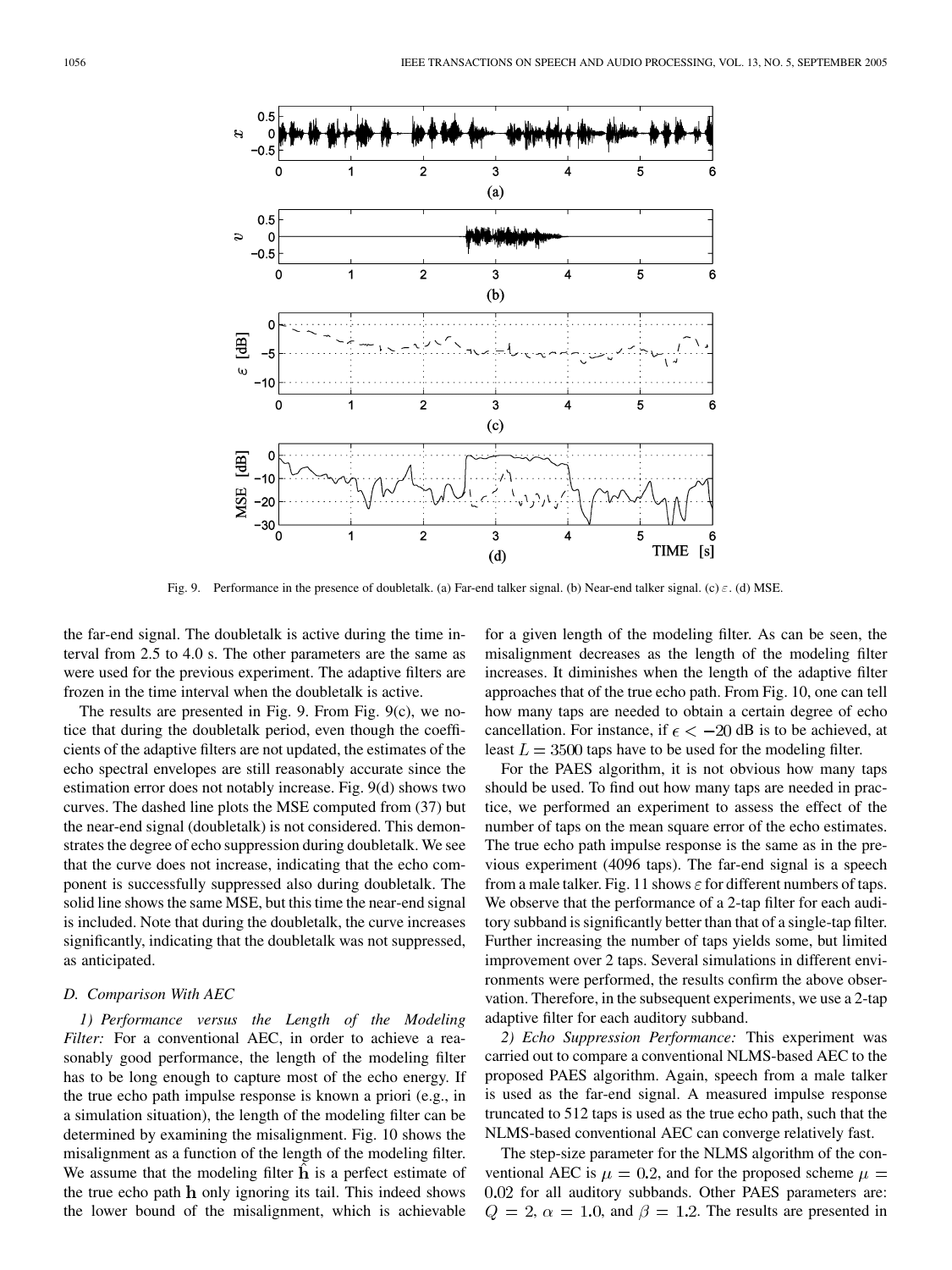

Fig. 10. Lower bound for the normalized misalignment  $\epsilon$  defined in (7) as a function of the length of the modeling filter. This plot was computed using a measured room impulse response that has  $M = 4096$  taps.



Fig. 12. Comparison between PAES and a conventional NLMS-based AEC: (a)  $\epsilon$  and MSE for AEC with  $L = 128$  and  $\mu = 0.2$ ; (b)  $\epsilon$  and MSE for AEC with  $L = 256$  and  $\mu = 0.2$ ; (c)  $\epsilon$  and MSE for AEC with  $L = 512$  and  $\mu = 0.2$ ; (d)  $\epsilon$  and MSE for PAES with  $I = 17$ ,  $Q = 2$ , and  $\mu = 0.02$ .

Fig. 12, where Fig. 12(a), (b), and (c) shows the performance of the conventional AEC for adaptive filters of length 128, 256, and 512, respectively, and Fig. 12(d) shows the performance for the proposed PAES algorithm.

As can be seen, the echo cancellation performance of the conventional AEC is improved as the length of the modeling filter  $L$ increases. The proposed PAES performs as good as the conventional AEC considering a modeling filter with the same length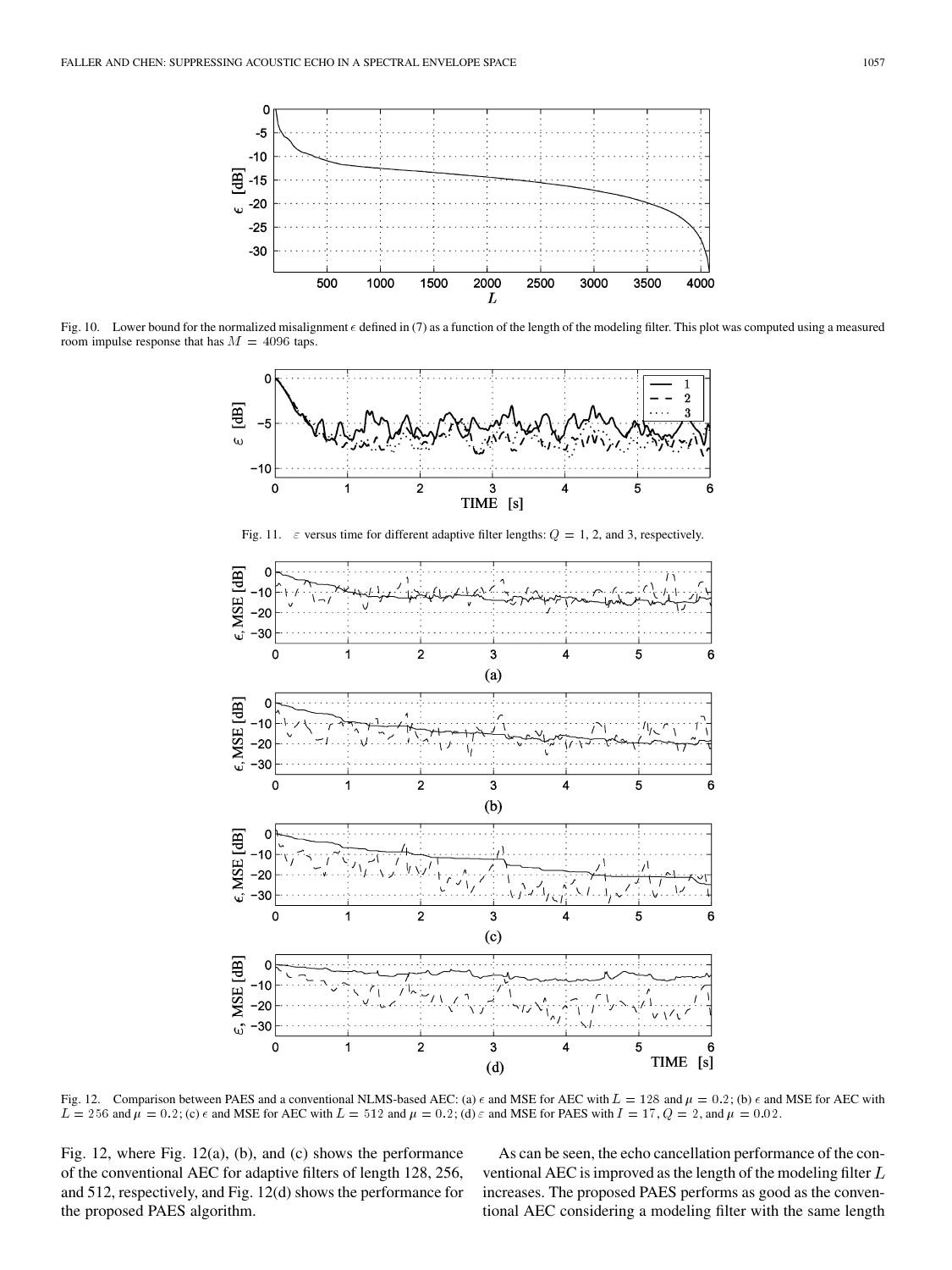

Fig. 13. Comparison between PAES and a conventional FLMS-based AEC. (a)  $\epsilon$  and MSE for AEC with  $L = 512$  and  $\mu = 0.3$ . (b)  $\epsilon$  and MSE for AEC with  $L = 1024$  and  $\mu = 0.3$ . (c)  $\epsilon$  and MSE for AEC with  $L = 2048$  and  $\mu = 0.3$ . (d)  $\epsilon$  and MSE for PAES with  $I = 17$ ,  $Q = 2$ , and  $\mu = 0.02$ .

as the echo path impulse response, i.e.,  $L = 512$ . This indicates the effectiveness of the proposed scheme.

The previous simulation was repeated, using a self-orthogonalizing frequency-domain LMS (FLMS) algorithm [\[9](#page-13-0)]. The same measured room impulse response of length 4096 as used in previous experiments was used. The simulation was carried out with modeling filter lengths of 512, 1024, and 2048. Other FLMS parameters are: Step-size  $\mu = 0.3$ , and exponential forgetting factor for spectral density estimation  $\gamma = 0.7$ . All the other parameters, including PAES parameters, were the same as in the previous simulation.

The results are shown in Fig. 13, where Fig. 13(a), (b), and (c) show the performance of the FLMS-based AEC for adaptive filters of length 512, 1024, and 2048, respectively, and Fig. 13(d) shows the performance for the proposed PAES algorithm. It can be seen that initially the FLMS-based AEC converges faster than PAES. However, once converged, the PAES algorithm has as good echo suppression performance as the FLMS algorithm with a 2048-tap modeling filter. The FLMS algorithm, with a shorter modeling filter (1024 and 512) perform worse than PAES. We notice that PAES performs similarly for both short (Fig. 12) and long (Fig. 13) echo path with the same parameters and number of estimation filter taps.

*3) Robustness:* We also compared a conventional NLMSbased AEC and PAES for their robustness with respect to echo path changes. We repeated the previous simulations for PAES and NLMS-based AEC with the same parameters and adaptive



Fig. 14. Echo path changes are modeled by toggling between two echo path impulse responses measured with the shown setup in the Bell Labs Varechoic chamber.

modeling filter for the case when the conventional AEC has 512 taps. In an attempt to simulate echo path changes, we toggled every 1.5 s between two echo path impulse responses that were measured [\[35](#page-13-0)] in the Bell Labs Varechoic chamber with a geometrical setup as shown in Fig. 14. Note that the measuring setup is nonsymmetric and thus the delay of the direct path is different for the two echo path impulse responses. The normalized misalignment given in (7) between the two impulse responses is 2.9 dB.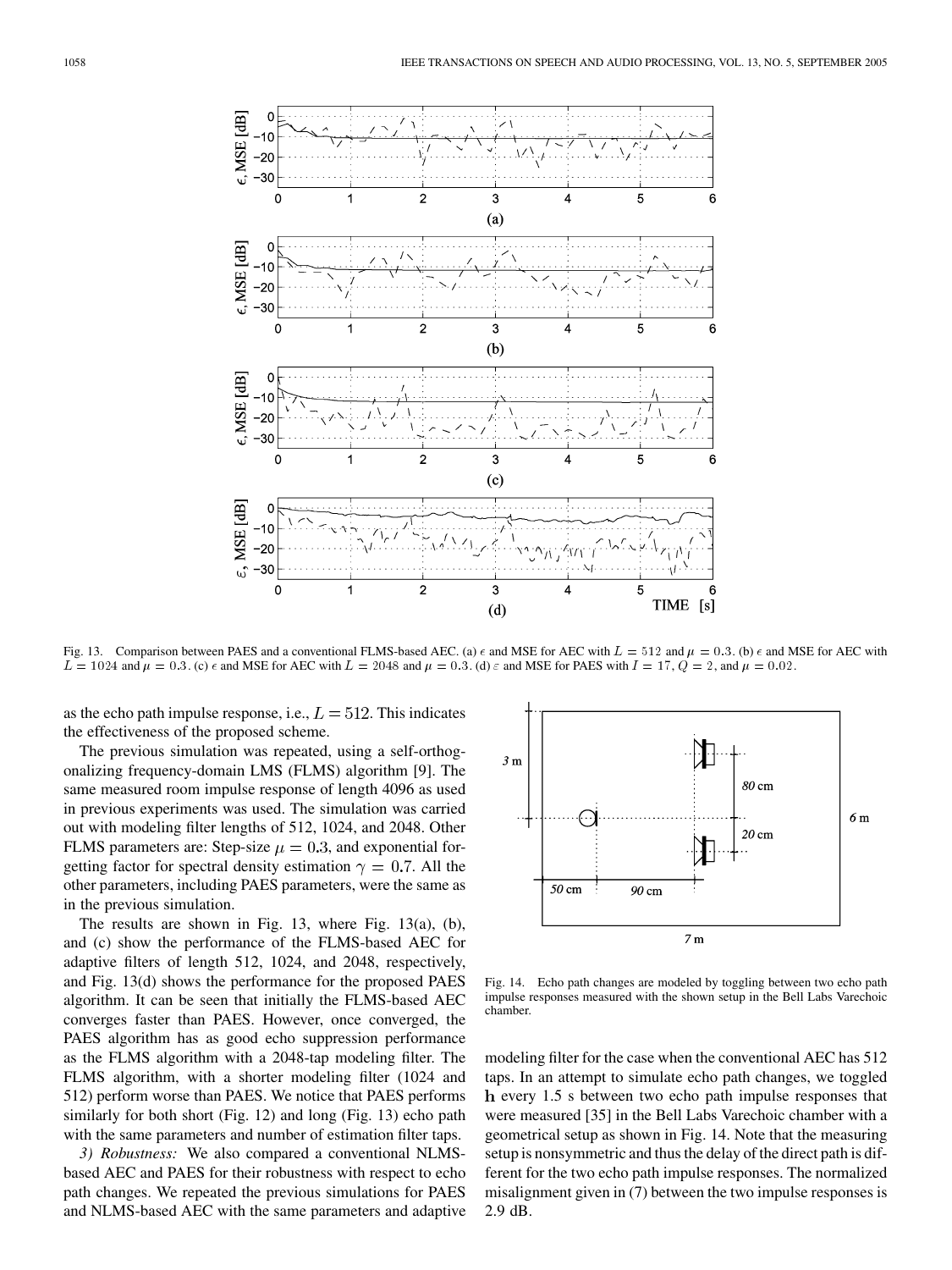

Fig. 15. Comparison between PAES and AEC for their robustness with respect to echo path changes: (a) MSE of the conventional AEC (dashed line: no echo path change; solid line: two echo paths are toggled every 1.5 s.); (b) MSE of the PAES algorithm (dashed line: no echo path change; solid line: two echo paths are toggled every 1.5 s).



Fig. 16. Comparison between (a) AEC and (b) PAES for their robustness with respect to echo path changes when the far-end signal is a wide-band Gaussian process.

The results are presented in Fig. 15, where Fig. 15(a) shows the performance of the conventional AEC with and without the echo path changes and Fig. 15(b) shows the corresponding performance of PAES. As opposed to the conventional AEC, the two MSE curves for PAES are close to each other, indicating that the performance of the PAES algorithm is nearly unaffected by the echo path changes.

Fig. 16 shows the results of a similar simulation, but this time the far-end signal is a white Gaussian random process. We see that once the echo path changes, the MSE of AEC increases significantly until the adaptive filter reconverges. The performance of the PAES algorithm does not change much when the echo path changes, indicating that the PAES method is more robust to echo path changes than the conventional AEC. Due to its robustness, PAES does not need a post-processor for eliminating residual echoes, whereas AEC needs such a post-processor.

## *E. Computational Complexity*

In this section we compare PAES with AEC in terms of their computational complexity. The time- and frequency-domain NLMS and fast RLS (FRLS) adaptive algorithms are considered for AEC. We also include the complexity for the SMMES

TABLE I

NUMBER OF MULTIPLICATION OPERATIONS NEEDED BY DIFFERENT ALGORITHMS. FD DENOTES FREQUENCY DOMAIN. THE LAST ROW SHOWS THE COMPLEXITY OF ONLY THE STFT THAT IS USED FOR THE FREQUENCY-DOMAIN ALGORITHMS. THE RIGHT COLUMN SHOWS A NUMERICAL EXAMPLE (SEE TEXT FOR THE SPECIFIC PARAMETERS USED)

| Algorithm               | multiplies/sample                      | multiplies/sample |
|-------------------------|----------------------------------------|-------------------|
| NLMS-based AEC          | 2L                                     | 2048              |
| FRLS-based AEC          | 32L                                    | 32768             |
| NLMS-based FD-AEC       | $STFT + \frac{4WQ}{N}$                 | 112               |
| FRLS-based FD-AEC       | $STFT + \frac{64WQ}{N}$                | 1072              |
| NLMS-based SMMES        | $STFT + \frac{4WQ}{N} + \frac{4W}{N}$  | 120               |
| <b>FRLS-based SMMES</b> | $STFT + \frac{64WQ}{N} + \frac{4W}{N}$ | 1080              |
| NLMS-based PAES         | $STFT + \frac{2IQ}{N} + \frac{4W}{N}$  | 57                |
| STFT                    | $\frac{3W[\log_2(W)+1]}{N}$            | 48                |

scheme. Table I summarizes the number of multiplications needed for each algorithm. For brevity, the detailed calculation of the complexity is omitted.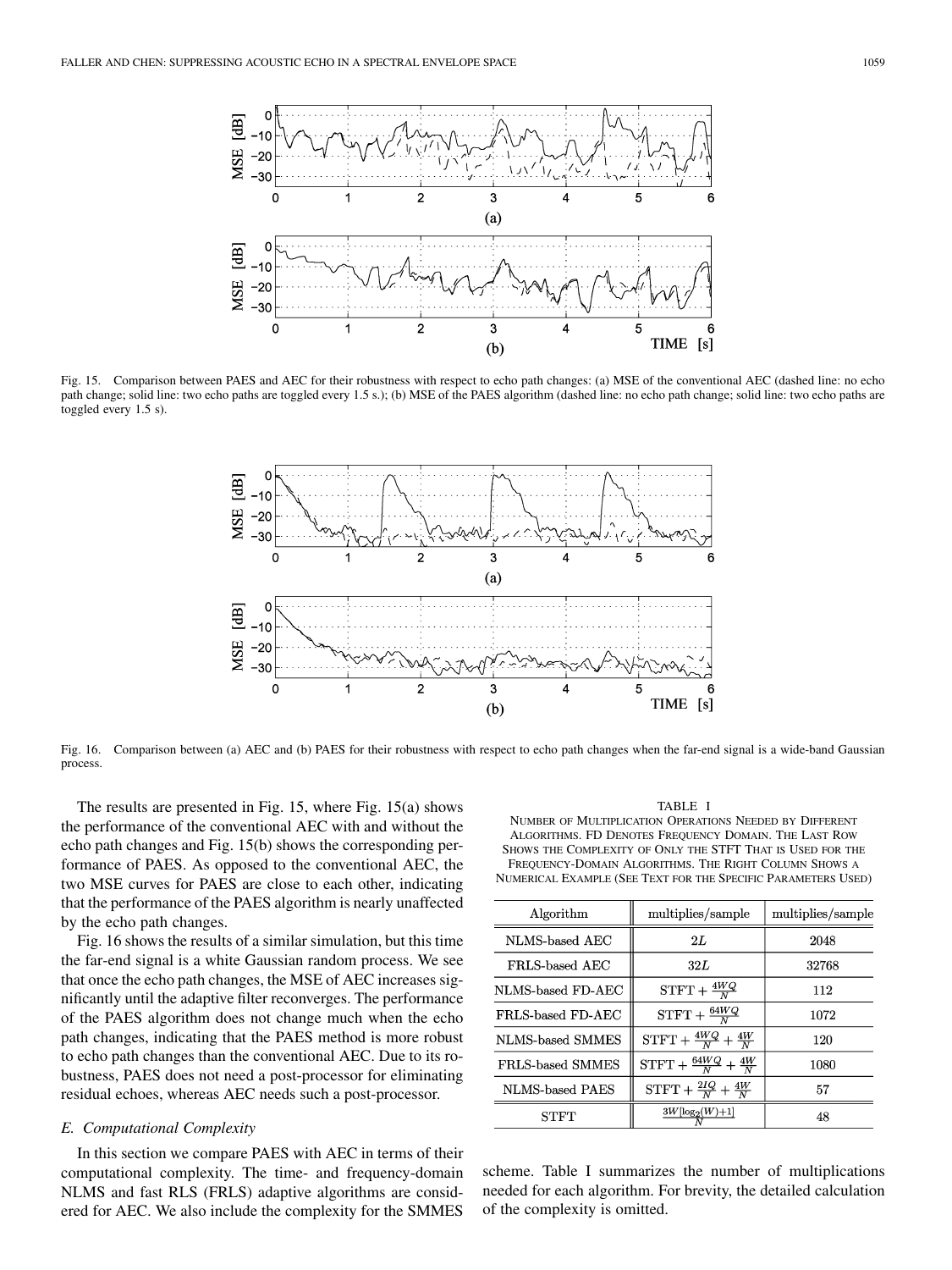| PAES<br>O Near-End<br>◯ Far-Ends | Sync Near/Far<br>Apply Parameters | Subband<br>width [ERB]: | 2.0                                                            |
|----------------------------------|-----------------------------------|-------------------------|----------------------------------------------------------------|
| Adaptive Filters                 |                                   | Spectral Modification   | Doubletalk Detection                                           |
| $\mu$ : 0.02                     |                                   | Freq Smooth             | Thr $[dB]$ :<br>$-4.0$                                         |
| Regularization:<br>1.0           | $\alpha$ :                        | 1.0                     | Thr $2$ [dB]:<br>6.0                                           |
|                                  | $\beta$ :                         | 1.2                     | Forgetting Factor:<br>0.10                                     |
|                                  | Time-Smooth:                      | 0.30                    | Foreground filter MSE [dB]: 0<br>Background filter MSE [dB]: 0 |

Fig. 17. Client software of the PAES real-time implementation. Parameters can be tuned in real-time.

The time-domain methods perform echo cancellation on a sample-by-sample basis. Their complexities depend on the length of the modeling filter, and the complexity of the real-valued adaptive algorithms [\[37](#page-13-0)] as well. The frequencydomain approaches carry out cancellation/suppression on a frame-by-frame basis. The computational burden depends on parameters such as the window size  $(W)$ , the window hop size  $(N)$ , the length of the adaptive filter in each subband or frequency bin  $(Q)$ , and the complexity of the complex-valued adaptive algorithms [\[38](#page-13-0)]. The second column of Table I shows the average number of multiplications per sample. Here we assume that all frequency-domain algorithms use the same STFT, whose complexity is shown in the last row of Table I.

Compared with an AEC using a frequency-domain adaptive algorithm, the SMMES method requires the same number of multiplications to estimate the echo signal; but for each frame it needs  $3W$  additional multiplications to compute the power spectra of the microphone signal, the loudspeaker signal, and the estimated echo signal; another  $W$  multiplications are required for applying the gain filter. Here we assume that the gain filter computation is implemented with a lookup table, which does not require any multiplications.

The complexity of PAES consists of the multiplications necessary for the STFT and  $2W$  multiplications for computing the power spectra of the microphone signal and the loudspeaker signal. Additionally, PAES applies  $I$  real-valued NLMS algorithms every frame. The interpolation applied for obtaining the gain filter to compute the spectral envelope samples requires an additional  $2W$  multiplications. Note that the number of adaptive filter taps  $Q$  is chosen smaller for PAES than for frequency-domain AECs or SMMES.

The third column of Table I shows a numerical example for the computational complexity of various algorithms. The parameter values used include:  $L = 1024, W = 256, N = 128,$ and  $Q = |L/N| = 8$  for frequency-domain AECs (FD-AEC) and the SMMES method with the same  $Q$  as suggested by [[21\]](#page-13-0), and  $Q = 2$  and  $I = 17$  for the PAES algorithm. As seen, the PAES scheme has lower computational complexity than any of the other studied methods.

#### *F. Real-Time Implementation*

A real-time system using the proposed PAES algorithm was developed to control the echo effect occurring in VoIP and other voice communication systems. A graphical user interface as shown in Fig. 17 enables users to adjust such parameters as the step-size, regularization in the NLMS algorithm [\[1](#page-13-0)], [[2\]](#page-13-0), and  $\alpha$ and  $\beta$  for computing the gain filter. Furthermore, the user can set a time-smoothing factor, which in turn controls a lowpass filter to smooth the gain filter. Such an operation can further reduce artifacts resulting from the spectral modification. By switching between the near-end and far-end buttons, the user can change the parameters for both the near-end and the far-end systems.

We set up a tele-conferencing system with PCs and external loudspeakers. Several tele-conferencing sessions were conducted and a number of participants were invited to the sessions to evaluate the PAES system. The PAES system performs well in various environments and was judged favorably by all participants.

## V. CONCLUSIONS

Conventional acoustic echo cancelers eliminate the undesired echoes by modeling the echo path impulse response with an adaptive FIR filter. They generally involve extensive computations due to the fact that a large number of taps are required for the modeling filter. In this paper, the problem of echo cancellation was studied in a spectral envelope space from a practical point of view. Aiming at eliminating the undesired echo effect and achieving a low complexity, we proposed a PAES. Three issues were addressed, which include representation of spectral envelopes, adaptive estimation of the spectral envelope of the echo signal, and suppressing echo using spectral modification. Compared with the conventional AEC, the proposed PAES algorithm offers several advantages. It has much lower complexity since fewer parameters need to be estimated. It is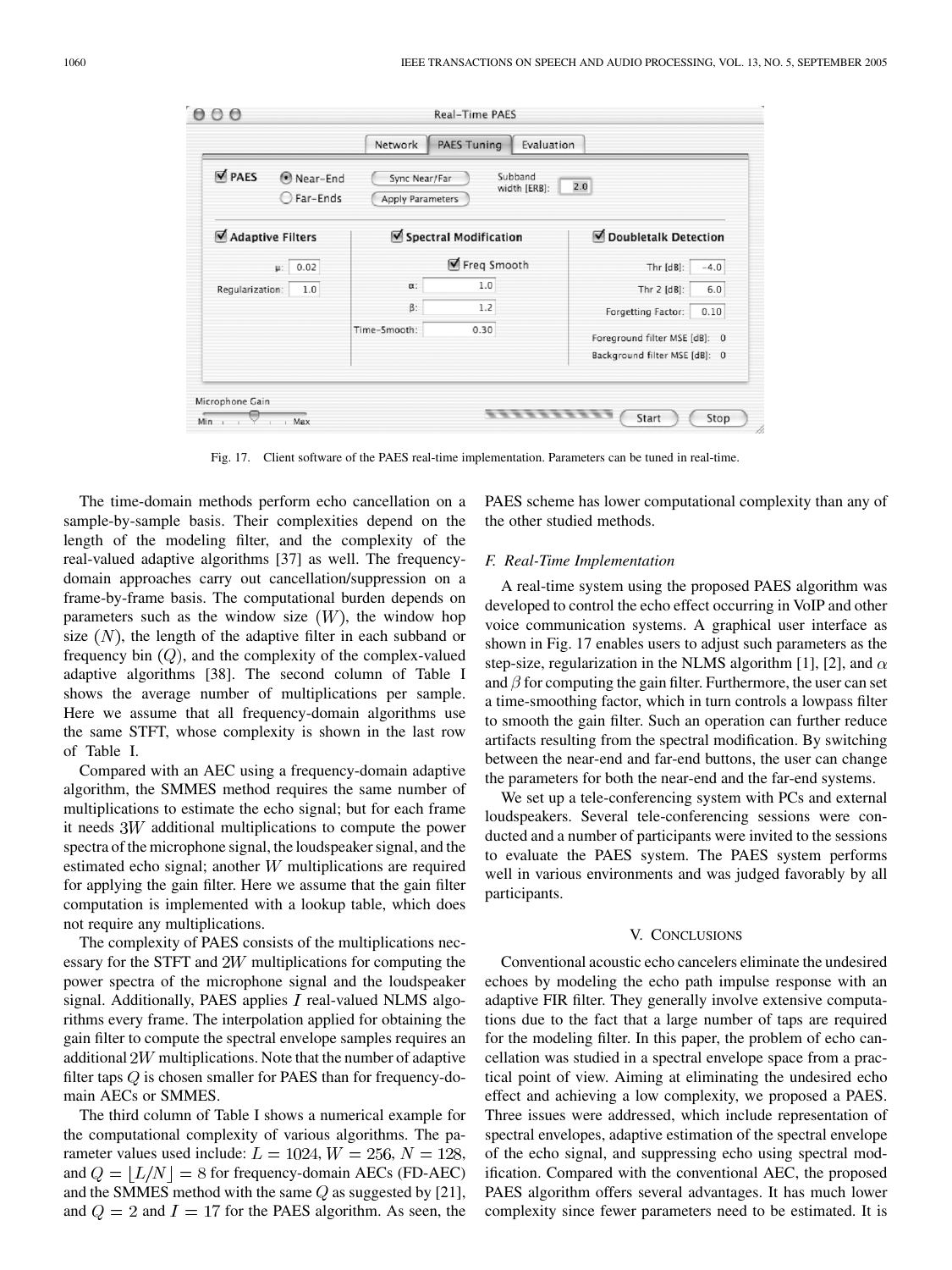<span id="page-13-0"></span>more robust with respect to minor echo path changes. In addition, since some human auditory aspects are incorporated in this new framework, it has the potential for improved perceptual quality. We also compared PAES with a suppression algorithm performed in the magnitude spectral domain. The new algorithm is not only more computationally efficient, but also suffers from fewer artifacts due to its smooth gain filter.

Extensive numerical studies were conducted. Various impulse responses of different lengths, measured from the Bell Labs Varechoic Chamber, together with a male speech signal and white Gaussian noise were used to evaluate the performance of the proposed PAES. The results support the appealing features we claimed for the proposed algorithm. A real-time system based on PAES was implemented and tested in various conditions. Informal subjective listening indicates that the proposed algorithm yields as good echo suppression performance as an AEC when the near-end talker does not move. When the near-end talker moves, which causes some minor changes to the echo path, the proposed algorithm delivers a better performance than the AEC since the latter often has audible residual echos.

#### ACKNOWLEDGMENT

The authors thank T. Gänsler, P. Kroon, F. Wallin, and the two anonymous reviewers for their valuable suggestions for improvement of this manuscript.

### **REFERENCES**

- [1] J. Benesty, T. Gänsler, D. R. Morgan, M. M. Sondhi, and S. L. Gay, *Advances in Network and Acoustic Echo Cancellation*. Berlin: Springer, 2001.
- [2] S. Haykin, *Adaptive Filter Theory (Third Edition)*. Englewood Cliffs, NJ: Prentice-Hall, 1996.
- [3] D. L. Duttweiler, "A twelve-channel digital echo canceler," *IEEE Trans. Commun.*, vol. 26, pp. 647–653, May 1978.
- [4] H. Ye and B.-X. Wu, "A new double-talk detection algorithm based on the orthogonality theorem," *IEEE Trans. Commun.*, vol. 39, no. 11, pp. 1542–1545, Nov. 1991.
- [5] T. Gänsler, M. Hansson, C.-J. Ivarsson, and G. Salomonsson, "A doubletalk detector based on coherence," *IEEE Trans. Commun.*, vol. 44, no. 11, pp. 1421–1427, Nov. 1996.
- [6] G.-T. Ryu, D.-W. Kim, J.-G. Choe, D.-S. Kim, S.-H. Kim, and H.-D. Bae, "Double talk detection in adaptive echo canceller using fuzzy logic," in *Proc. ICSP*, 1996, pp. 1643–1646.
- [7] J. Benesty, D. R. Morgan, and J. H. Cho, "A new class of doubletalk detectors based on cross-correlation," *IEEE Trans. Speech Audio Process.*, vol. 8, no. 2, pp. 168–172, Mar. 2000.
- [8] M. Dentino, J. McCool, and W. Widrow, "Adaptive filtering in the frequency domain," *Proc. IEEE*, vol. 66, pp. 1658–1659, Dec. 1978.
- [9] E. R. Ferrara, "Fast implementation of LMS adaptive filters," *IEEE Trans. Acoust., Speech, Signal Process.*, vol. ASSP-28, pp. 474–475, Aug. 1980.
- [10] J.-S. Soo and K. K. Pang, "Multidelay block frequency domain adaptive filter," *IEEE Trans. Acoust., Speech, Signal Process.*, vol. ASSP-38, pp. 373–376, Feb. 1990.
- [11] D. Mansour and A. H. Gray Jr., "Unconstrained frequency-domain adaptive filter," *IEEE Trans. Acoust., Speech, Signal Process.*, vol. ASSP-30, pp. 726–734, Oct. 1982.
- [12] S. F. Boll, "Suppression of acoustic noise in speech using spectral subtraction," *IEEE Trans. Acoust., Speech, Signal Process.*, vol. 27, no. 2, pp. 113–120, Nov. 1979.
- [13] W. Etter and G. S. Moschytz, "Noise reduction by noise-adaptive spectral magnitude expansion," *J. Audio Eng. Soc.*, vol. 42, pp. 341–349, May 1994.
- [14] R. Le Bouquin Jeannès, P. Scalart, G. Faucon, and C. Beaugeant, "Combined noise and echo reduction in hands-free systems: a survey," *IEEE Trans. Speech Audio Process.*, vol. 9, no. 8, pp. 808–820, Nov. 2001.
- [15] S. Gustafsson, R. Martin, P. Jax, and P. Vary, "A psychoacoustic approach to combined acoustic echo cancellation and noise reduction," *IEEE Trans. Speech Audio Process.*, vol. 10, no. 5, pp. 245–256, Jul. 2002.
- [16] P. Vary, "Noise suppression by spectral magnitude estimation-mechanism and theoretical limits," *Signal Proces.*, vol. 8, pp. 387–400, Jul. 1985.
- [17] Y. Ephraim and D. Malah, "Speech enhancement using a minimum mean-square error short-time spectral amplitude estimator," *IEEE Trans. Acoust., Speech, Signal Process.*, vol. ASSP-32, pp. 1109–1121, Dec. 1984.
- [18] H. Pobloth and W. B. Kleijn, "On phase perception in speech," in *Proc. IEEE ICASSP*, vol. 1, Mar. 1999, pp. 29–32.
- [19] E. J. Diethorn, "Noise reduction techniques with a single microphone," in *Acoustic Signal Processing for Telecommunication*, S. L. Gay and J. Benesty, Eds. Boston, MA: Kluwer, 2000.
- [20] J. Chen, Y. Huang, and J. Benesty, "Filtering techniques for noise reduction and speech enhancement," in *Adaptive Signal Processing: Applications to Real World Problems*, Y. Huang and J. Benesty, Eds. Berlin: Springer, 2003.
- [21] C. Avendano, "Acoustic echo suppression in the STFT domain," in *Proc. IEEE Workshop on Applications of Signal Processing to Audio and Acoustics*, Oct. 2001.
- [22] E. Zwicker and H. Fastl, *Psychoacoustics: Facts and Models*. New York: Springer, 1999.
- [23] O. Ghitza, "Auditory models and human performance in tasks related to speech coding and speech recognition," *IEEE Trans. Speech, Audio Process.*, vol. 2, pp. 115–132, Jan. 1994.
- [24] B. Carnero and A. Drygajlo, "Perceptual speech coding and enhancement using frame-synchronized fast wavelet packet transform algorithms," *IEEE Trans. Signal Process.*, vol. 47, pp. 1622–1635, Jun. 1999.
- [25] D. Sinha, J. D. Johnston, S. Dorward, and S. Quackenbush, "The perceptual audio coder (PAC)," in *The Digital Signal Processing Handbook*, V. Madisetti and D. B. Williams, Eds. Boca Raton, FL: CRC, IEEE Press, 1997, ch. 42.
- [26] R. D. Patterson, K. Robinson, J. Holdsworth, D. McKeown, C. Zhang, and M. Allerhand, "Complex sounds and auditory images," in *Auditory Physiology and Perception, Proc. 9th Int. Symp. Hearing*, 1992, pp. 429–446.
- [27] J. O. Smith and J. S. Abel, "Bark and ERB bilinear transform," *IEEE Trans. Speech, Audio Process.*, vol. 7, pp. 697–708, Nov. 1999.
- [28] B. R. Glasberg and B. C. J. Moore, "Derivation of auditory filter shapes from notched-noise data," *Hear. Res.*, vol. 47, pp. 103–138, 1990.
- [29] L. Rabiner and B.-H. Juang, *Fundamentals of Speech Recognition*. Englewood Cliffs, NJ: Prentice-Hall, 1993.
- [30] S. Young, "A review of large-vocabulary continuous-speech recognition," *IEEE Signal Process. Mag.*, vol. 13, pp. 45–57, Sep. 1996.
- [31] C. Faller and F. Baumgarte, "Binaural cue coding—part II: schemes and applications," *IEEE Trans. Speech Audio Process.*, vol. 11, no. 6, Nov. 2003.
- [32] A. El-Jaroudi and J. Makhoul, "Discrete all pole modeling," *IEEE Trans. Signal Process.*, vol. 39, pp. 411–423, Feb. 1991.
- [33] D. B. Paul, "The spectral envelope estimation vocoder," *IEEE Trans. Acoust., Speech, Signal Process.*, vol. ASSP-29, pp. 786–7941, Aug. 1981.
- [34] W. H. Press, B. P. Flannery, S. A. Teukolsky, and W. T. Wetterling, *Numerical Recipes in C*. Cambridge, MA: Cambridge Univ. Press, 1988.
- [35] A. Härmä, T. Lokki, and V. Pulkki, "Drawing quality maps of the sweet spot and its surroundings in multichannel reproduction and coding," in *Proc. AES 21st Conf. on Architectural Acoustics and Sound Reinforcement*, Jun. 2002, pp. 317–325.
- [36] W. C. Ward, G. W. Elko, R. A. Kubli, and W. C. McDougald, "The new varechoic chamber at AT&T Bell Labs," in *Proc. Wallance, Clement, Sabine Centennial Symposium*, Woodbury, NY, 1994, pp. 343–346.
- [37] J. Benesty, F. Amand, A. Gilloire, and Y. Grenier, "Adaptive filtering algorithms for stereophonic acoustic echo cancellation," in *Proc. IEEE ICASSP*, May 1995, pp. 3099–3102.
- [38] P. Eneroth, S. L. Gay, T. Gänsler, and J. Benesty, "A real-time implementation of a stereophonic acoustic echo canceler," *IEEE Trans. Speech Audio Process.*, vol. 9, no. 5, July 2001.
- [39] K. Ochiai, T. Araseki, and T. Ogihara, "Echo canceler with two echo path models," *IEEE Trans. Commun.*, vol. 25, no. 6, pp. 589–595, Jun. 1977.